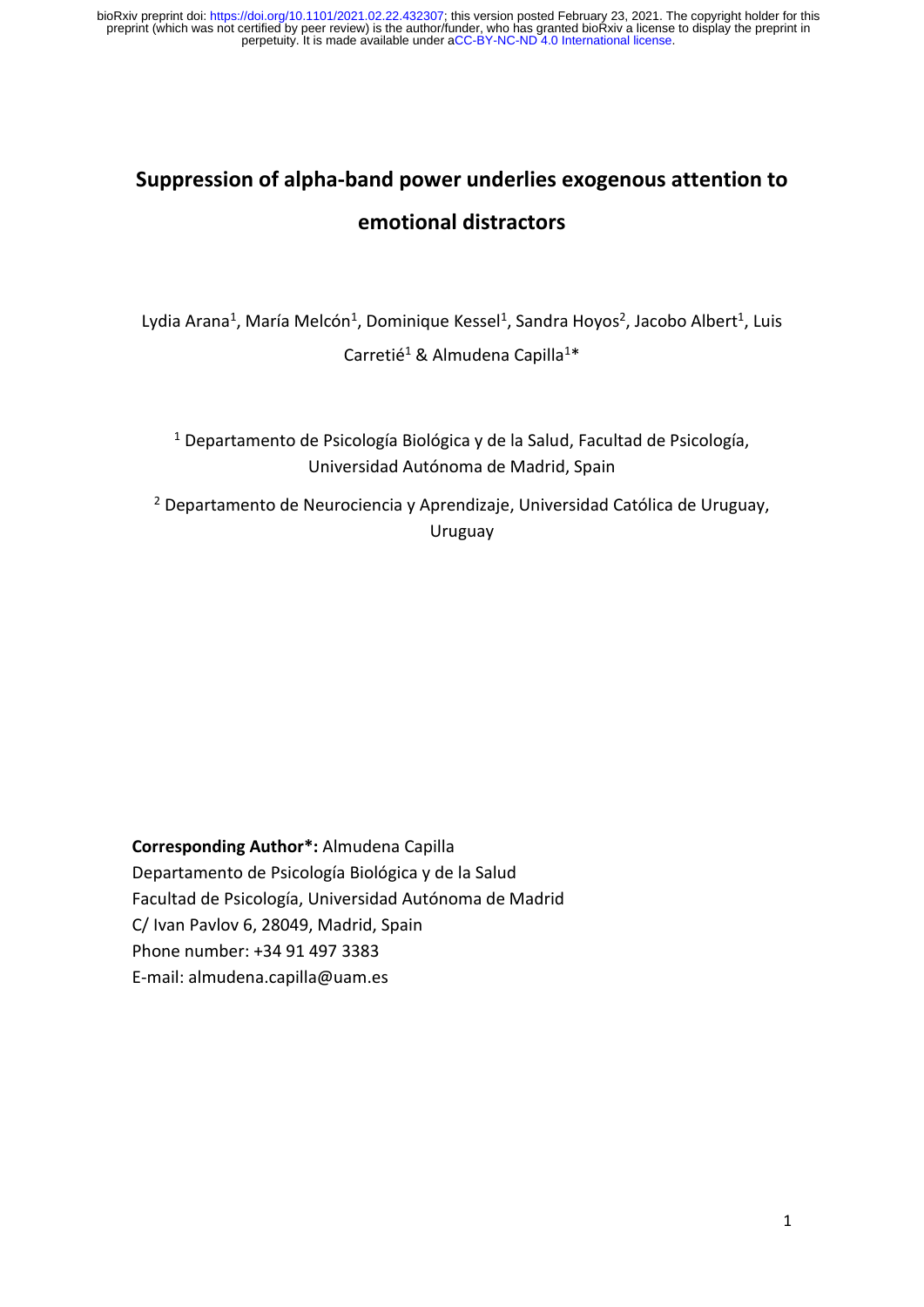perpetuity. It is made available under [aCC-BY-NC-ND 4.0 International license.](http://creativecommons.org/licenses/by-nc-nd/4.0/) preprint (which was not certified by peer review) is the author/funder, who has granted bioRxiv a license to display the preprint in bioRxiv preprint doi: [https://doi.org/10.1101/2021.02.22.432307;](https://doi.org/10.1101/2021.02.22.432307) this version posted February 23, 2021. The copyright holder for this

# **Abstract**

Alpha-band oscillations (8-14 Hz) are essential for attention and perception processes by facilitating the selection of relevant information. Directing visuospatial endogenous (voluntary) attention to a given location consistently results in a power suppression of alpha activity over occipito-parietal areas contralateral to the attended visual field. In contrast, the neural oscillatory dynamics underlying the involuntary capture of attention, or exogenous attention, are currently under debate. By exploiting the inherent capacity of emotionally salient visual stimuli to capture attention, we aimed to investigate whether exogenous attention is characterized by either a reduction or an increase in alpha-band activity. Electroencephalographic activity was recorded while participants completed a Posner visuospatial cueing task, in which a lateralized image with either positive, negative, or neutral emotional content competed with a target stimulus presented in the opposite hemifield. Compared with trials with no distractors, alpha power was reduced over occipital regions contralateral to distracting images. This reduction of alpha activity turned out to be functionally relevant, as it correlated with impaired behavioural performance on the ongoing task and was enhanced for distractors with negative valence. Taken together, our results demonstrate that visuospatial exogenous attention is characterized by a suppression of alpha-band activity contralateral to distractor location, similar to the oscillatory underpinnings of endogenous attention. Further, these results highlight the key role of exogenous attention as an adaptive mechanism for the efficient detection of biologically salient stimuli.

#### **Keywords**

Alpha oscillations; EEG; emotional distractor; exogenous attention; visuospatial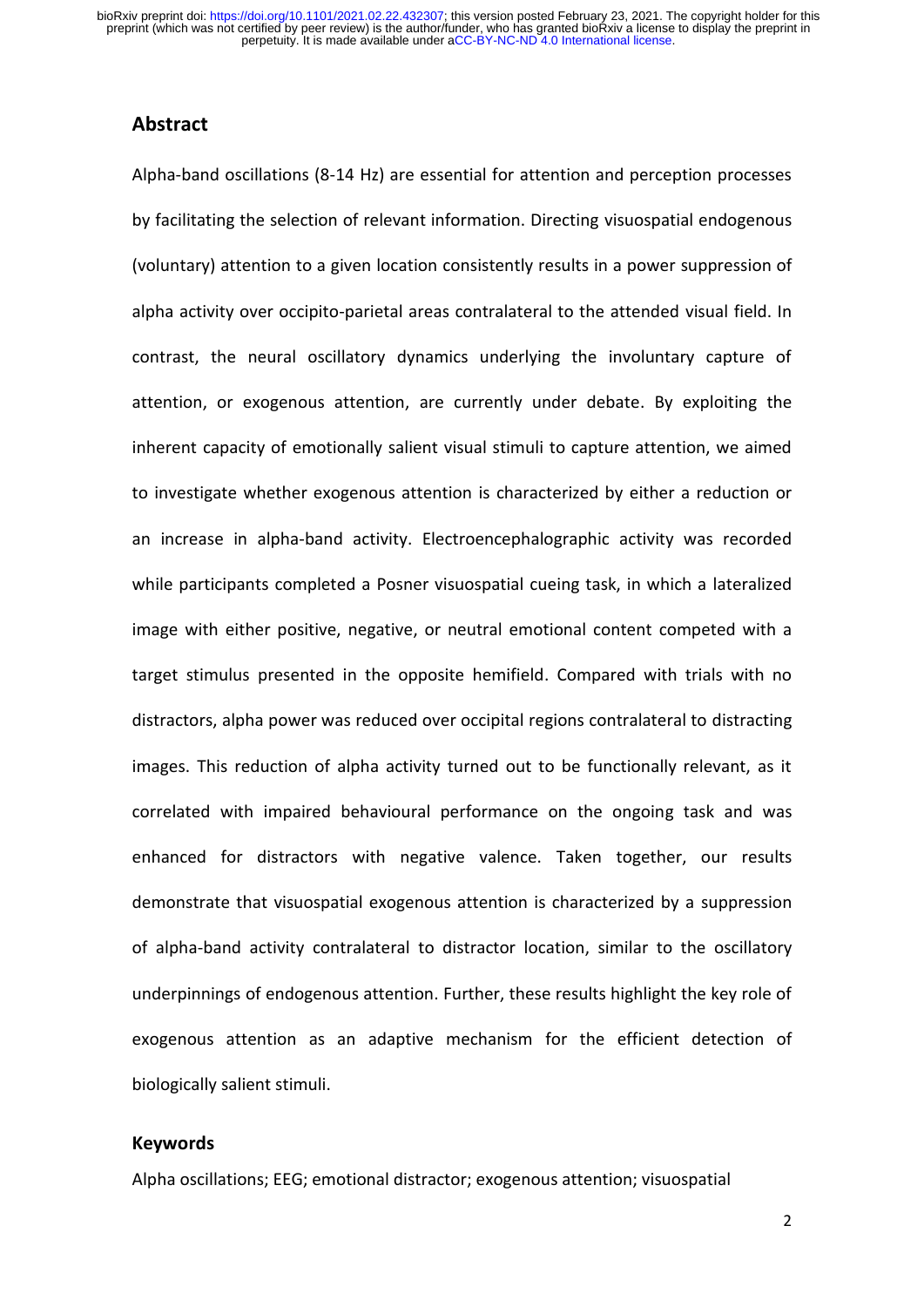# **Highlights**

- Exogenous attention is indexed by alpha suppression contralateral to distractors.
- Alpha power decrease is enhanced by distractors with negative emotional valence.
- Lower levels of alpha power correlate with poorer task performance accuracy.
- The negativity bias in exogenous attention might reflect an adaptive mechanism.

# **Introduction**

The human brain is constantly exposed to a multitude of stimuli. Hence, in order to discriminate relevant from unnecessary information, an attention system becomes essential. Stimulus selection is accomplished according to internal goals or automatically triggered by certain stimuli, namely endogenous and exogenous attention, respectively (Chica et al., 2011; Corbetta et al., 2008). On the one hand, given that our processing resources are limited, endogenous attention is responsible for ignoring distractors in favour of the ongoing task (Lavie, 2005). On the other hand, if distractor stimuli reach a given saliency threshold, exogenous attention may be captured and cognitive resources diverted to them (Koster et al., 2004).

Alpha-band oscillations (8-14 Hz) are considered to be crucial for attention and perception, by facilitating the selection of relevant information and inhibiting irrelevant distractors (Foxe & Snyder, 2011; Jensen et al., 2014; Jensen & Mazaheri, 2010; Klimesch, 2012). Consistent evidence supports these theories, showing that modulations of alpha activity correlate with the direction of visuospatial attention. In particular, alpha-band power has been found to decrease over occipito-parietal areas contralateral to the attended visual field and/or to increase ipsilaterally (Capilla et al.,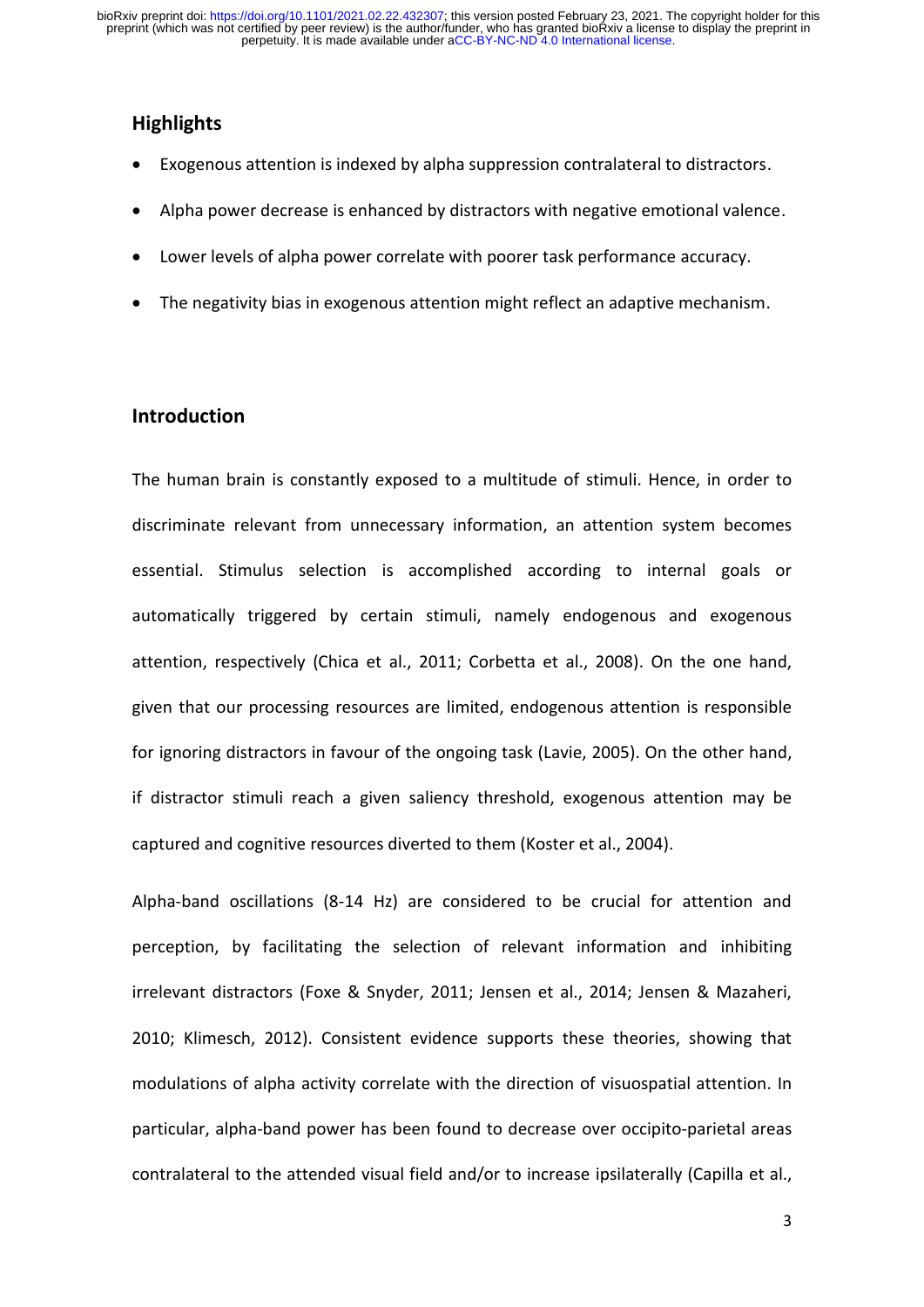2014; Händel et al., 2011; Siegel et al., 2008; Thut et al., 2006; Worden et al., 2000; Wöstmann et al., 2019). In addition, a number of recent studies employing multivariate approaches have shown that selective topography of alpha oscillations precisely tracks the temporal dynamics of visuospatial orienting (Foster et al., 2017; Samaha et al., 2016). Importantly, the modulation of alpha power has an impact on behavioural performance, by enhancing the perception of the target (Capilla et al., 2014; Kelly et al., 2009; Thut et al., 2006) and disrupting the processing of distractors (Payne et al., 2013; Zumer et al., 2014). Furthermore, it has been convincingly demonstrated that alpha-band fluctuations do not only predict the locus of visuospatial attention but causally drive attention and visual perception (Bagherzadeh et al., 2020; Romei et al., 2010; Thut et al., 2011).

It is worth noting that majority of research has focused on endogenous attention, whilst the oscillatory neural dynamics of exogenous attention have been largely neglected. First evidences of modulations of alpha-band oscillations under exogenous attention requirements are quite recent and arise from cross-modal experiments, wherein peripheral non-predictive (i.e., 50% valid) auditory cues are used to involuntarily orient visuospatial attention (Feng et al., 2017; Keefe & Störmer, 2021; Störmer et al., 2016; Weise et al., 2020). Overall, these studies demonstrate that exogenous cues trigger an oscillatory mechanism within the alpha frequency band and enhance subsequent visual processing, resembling the positive influence of endogenous attention on perception.

However, although all of these studies agree on the relevance of the alpha rhythm, there are substantial discrepancies between them in terms of the pattern of power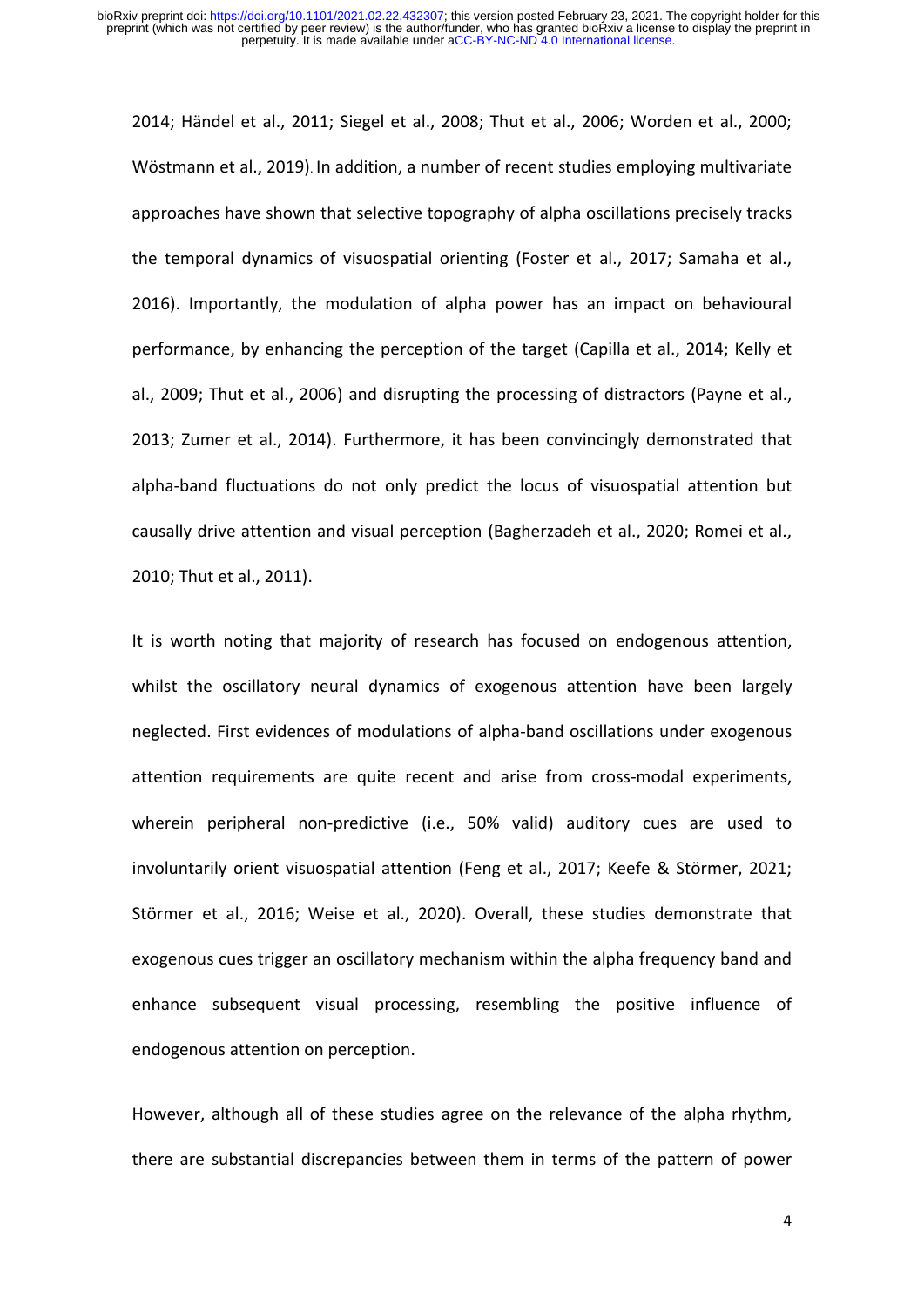modulation found. In particular, two studies have shown that alpha power decreases over occipito-parietal regions, especially in the hemisphere contralateral to the cued side (Feng et al., 2017; Störmer et al., 2016), whereas another found that alpha-band power increases, rather than decreases, in the hemisphere ipsilateral to the auditory cue (Weise et al., 2020). A fourth study only reported lateralization effects (contra – ipsilateral difference), so the net effect of each hemisphere cannot be estimated (Keefe & Störmer, 2021). This discrepancy in the pattern of alpha power modulation is crucial for the interpretation of the mechanisms underlying visuospatial exogenous attention. Whilst a contralateral decrease in alpha-band power would imply the facilitation of stimulus processing at attended locations, an ipsilateral alpha increase would indicate the inhibition of the unattended visual field (Foxe & Snyder, 2011; Jensen et al., 2014; Jensen & Mazaheri, 2010; Klimesch, 2012). Weise and colleagues (2020) suggest that the discrepant results of their study could be due to the fact that they included a distraction task in addition to the spatial cueing task.

The present study sought to shed light on these conflicting findings, by using a type of stimulus that inherently induces distraction: emotional images. It has been pointed out that emotion-laden distractors grab exogenous attention to a greater extent than neutral stimuli (Carretié, 2014). This is not surprising from an evolutionary perspective, given the importance of detecting biologically salient stimuli such as danger, food, or mating partners, which are, by definition, emotional. We thus harnessed the engaging property of emotional images to investigate the oscillatory mechanisms underlying visuospatial exogenous attention.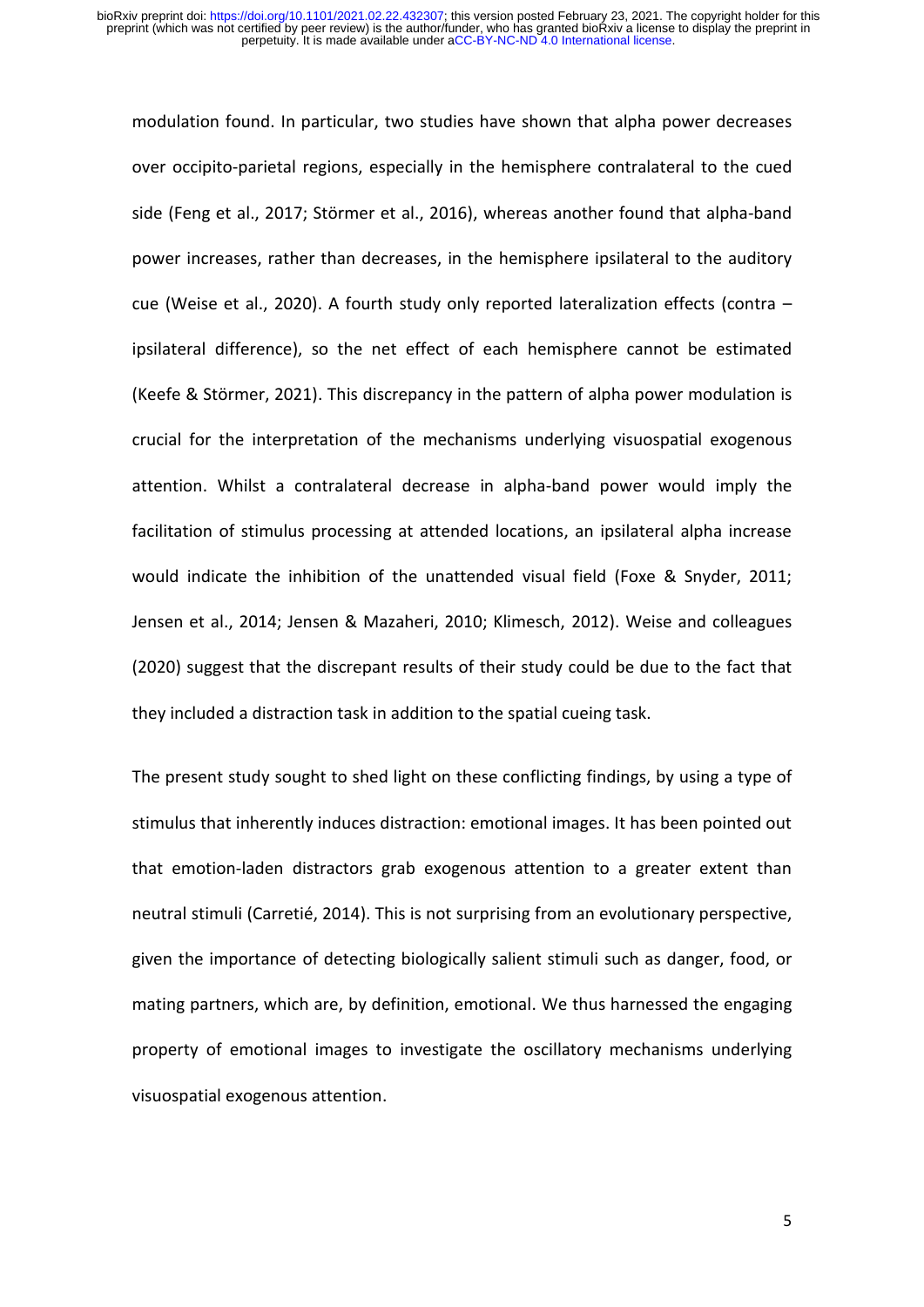We recorded electroencephalographic (EEG) activity while participants performed a Posner cueing task. A visual predictive cue indicated with a validity of 100% the location of an upcoming target, thus ensuring that endogenous attention was oriented to it. An emotional or non-emotional distractor image appeared simultaneously with the target in the uncued visual field. If exogenous attention were effectively captured by emotion-laden images, we would expect a suppression of alpha-band power over posterior regions contralateral to the distractor location. Alternatively, if taskirrelevant distractors were to be inhibited, we would expect an increase in contralateral alpha power. Our results support the former hypothesis, showing that visuospatial exogenous attention is characterized by a suppression of alpha power that is more prominent over contralateral occipital sites and for distractors with negative valence. This suggests that the desynchronization (reduction) of alpha-band activity indexes the degree of attentional capture and the resources diverted to distractor stimuli, with the consequent negative impact on behavioural performance.

## **Methods**

#### **Participants**

Thirty-six volunteers took part in this study (19 females, 29 right-handed,  $21.6 \pm 3.5$ years old, mean ± SD), although one was excluded from EEG analysis as explained below. They all reported normal or corrected-to-normal visual acuity. Before participating in the experiment, they provided informed written consent. The study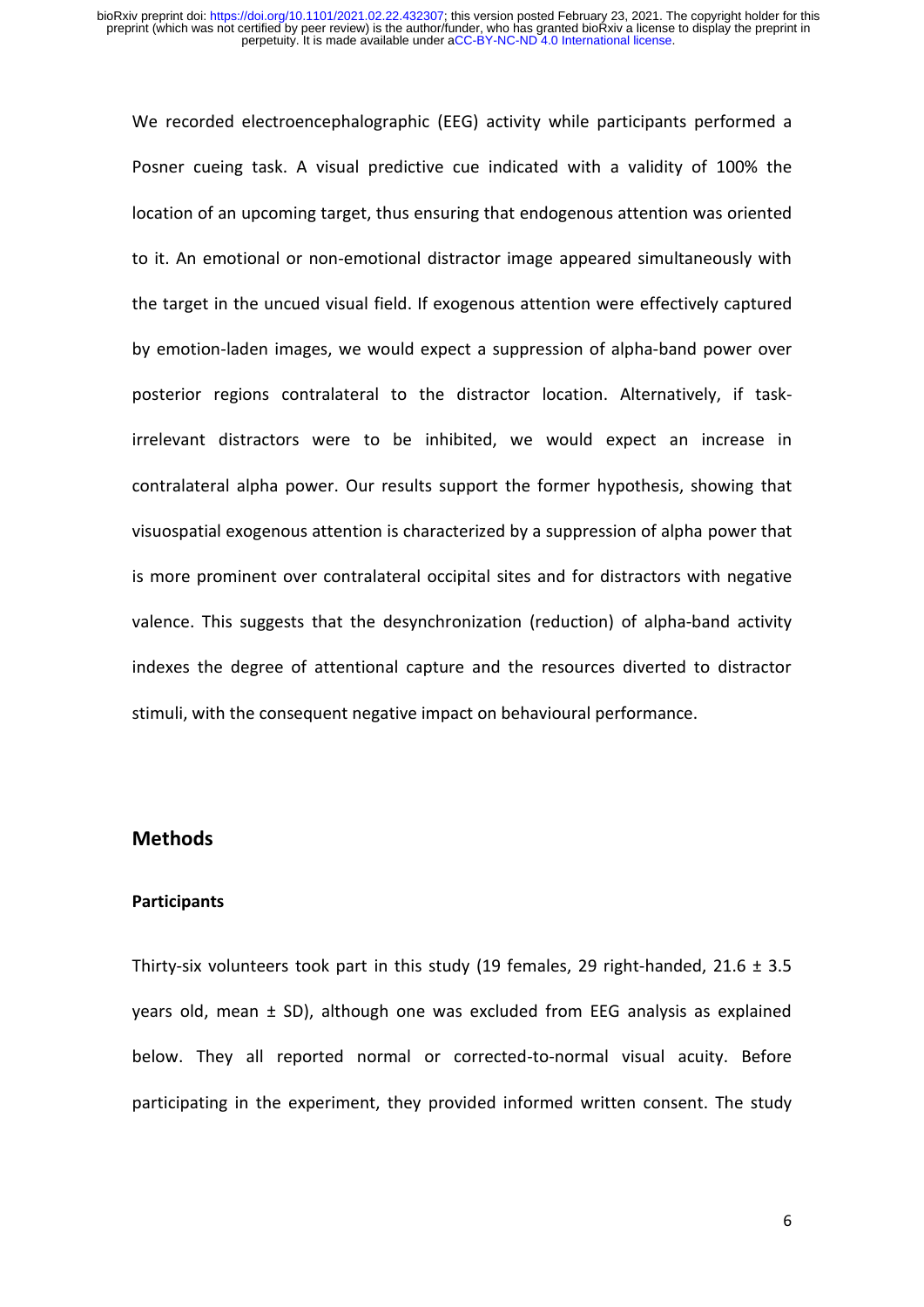was approved by the Ethics Committee of the *Universidad Autónoma de Madrid* and conducted in compliance with the declaration of Helsinki.

# **Stimuli and procedure**

Participants completed the experimental task while seated 1 m away from the screen inside an electrically shielded, sound-attenuated room. The task was programmed using Psychtoolbox (v3.0; Brainard, 1997) in Matlab (The MathWorks) and presented through a RGB projector on a back-projection screen.

The task was divided into four experimental blocks of 105 trials each. The structure of a trial is depicted in Figure 1. A central fixation cross was presented on a grey background, subtending 2.3 x 2.3° of visual angle. After a variable interval ranging from 0.6 to 1 s, an arrow (0.6 x 0.6°) was appended to the fixation cross for 0.1 s, pointing to either the left or the right lower quadrant. This cue indicated with 100% probability the subsequent location of the target stimulus. Participants were instructed to pay covert attention (i.e., without moving their eyes) to the cued location.

After a variable delay of 0.6 to 1 s, a composite target stimulus composed of a pair of yellow numbers was displayed on the screen for 0.35 s. The size of the digits was 1.7 x 2.9° (width x height), and they were presented in either the left or the right lower quadrant at 10.8 x 9.4° from fixation. Participants performed a digit-parity task during which they were required to report if the pair of numbers was concordant (i.e., both digits odd or both even) or discordant (i.e., one odd and one even), by pressing a key as accurately and fast as possible. After providing the motor response, the fixation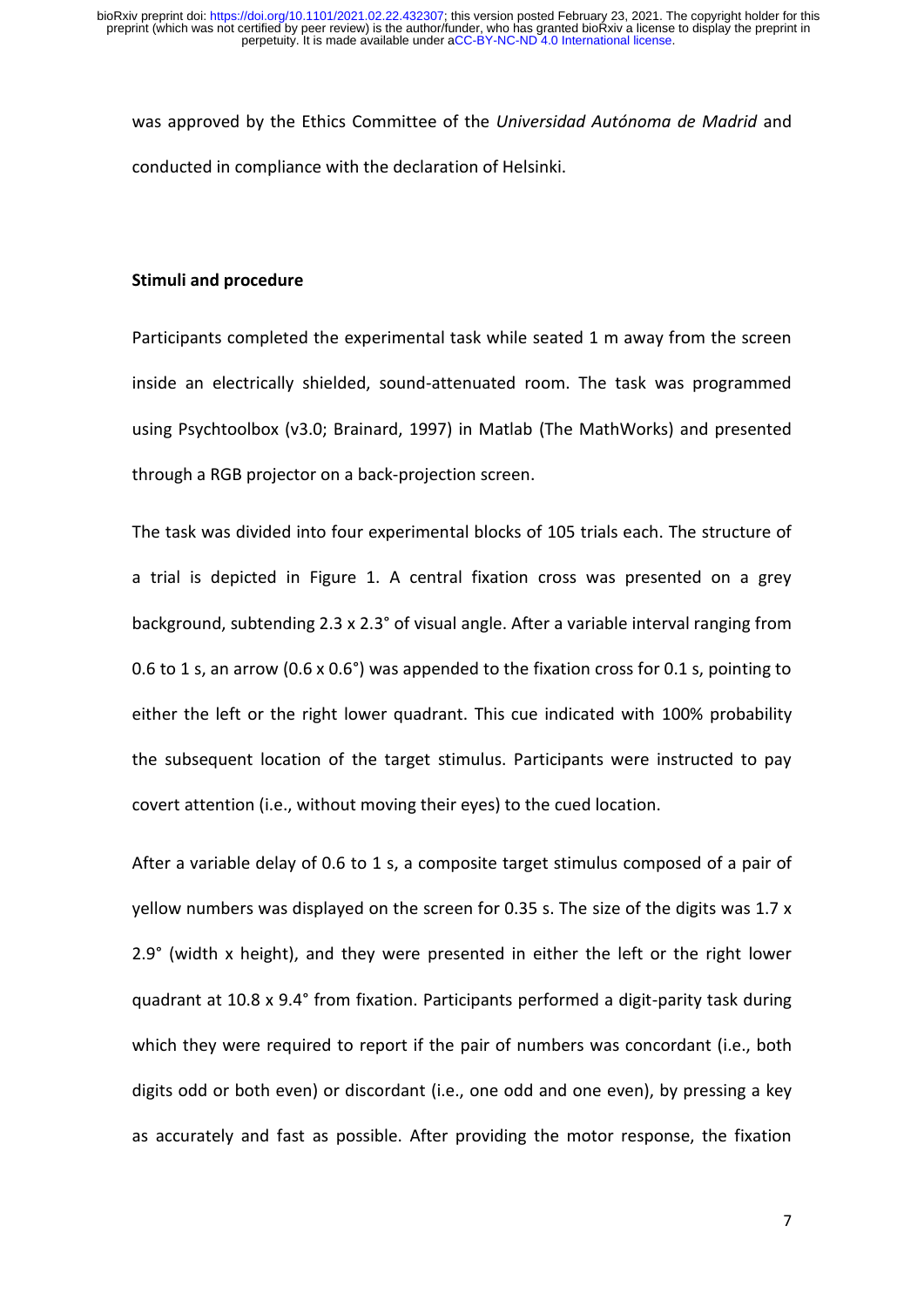cross turned white for 0.6-0.8 s, indicating the beginning of the next trial. Participants were encouraged to use the time between trials to blink if necessary.

In three out of the four experimental blocks, a distractor stimulus appeared in the uncued location at the same time as the target stimulus. In the remaining block no distractor stimuli were presented, thus acting as a control. The order of presentation of the blocks was randomized across participants. Distracting images were obtained from the EmoMadrid emotional pictures database (Carretié et al., 2019), whose normative data range from -2 to +2 in both emotional arousal and valence dimensions. We selected three groups of 35 images with positive, neutral, and negative valence. Positive and negative images were matched in absolute valence (positive:  $|1.29| \pm$ .148; negative:  $|-1.28| \pm .157$ ; t<sub>68</sub> = .340, p = .735), whereas the valence of the neutral images did not significantly differ from zero  $(-.001 \pm .130; t_{34} = -.069, p = .945)$ . In a similar way, arousal was matched for emotion-laden images (positive:  $1.27 \pm .221$ ; negative: 1.24  $\pm$  .190; t<sub>68</sub> = .586, p = .559) and near zero for neutral images (-.001  $\pm$ .154;  $t_{34} = -.052$ ,  $p = .959$ ).

The size of the distracting images was 14.6 x 11.0° and they were positioned at a visual angle of 10.8 x 9.4°. On each trial, one image was pseudo-randomly chosen, with the condition that every image appeared three times throughout the whole experiment, whilst images with the same valence did not appear on more than two consecutive trials.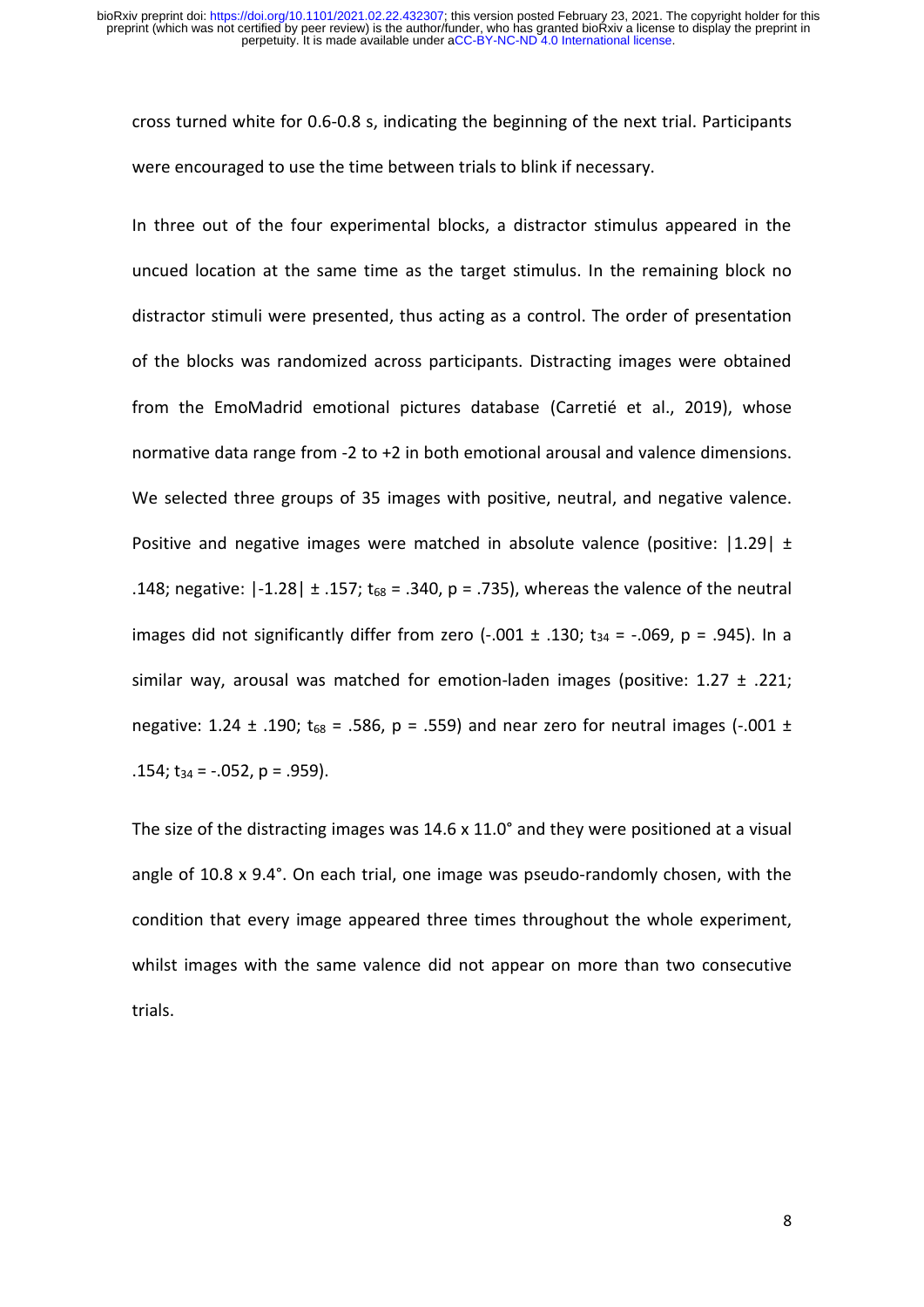perpetuity. It is made available under [aCC-BY-NC-ND 4.0 International license.](http://creativecommons.org/licenses/by-nc-nd/4.0/) preprint (which was not certified by peer review) is the author/funder, who has granted bioRxiv a license to display the preprint in bioRxiv preprint doi: [https://doi.org/10.1101/2021.02.22.432307;](https://doi.org/10.1101/2021.02.22.432307) this version posted February 23, 2021. The copyright holder for this



**Figure 1. Experimental task**. A spatial cue indicated with a probability of 100% the location of an upcoming target stimulus (i.e., a pair a numbers). Participants performed a digit-parity task while an emotional distractor appeared in the uncued hemifield. No distractors were presented in the control block.

#### **Self-reported emotional valence and arousal**

At the end of the recording session, participants completed a bidimensional scaling test for each of the 105 images, assessing both their valence and arousal. This last test aimed to confirm that *a-priori* categorization of stimuli as positive, negative, and neutral was valid in our sample. The effect of Distractor (positive, negative, neutral) on valence and arousal was statistically tested by means of a one-way repeated measures analysis of variance (ANOVA). We also conducted a series of t-tests to statistically check whether positive and negative images differed in absolute valence and arousal, and whether neutral images differed from zero in emotional valence and arousal. Significance threshold was adjusted by Bonferroni correction for multiple comparisons. All statistical analyses were performed using IBM SPSS Statistics 26.

#### **Behavioural analysis**

Behavioural analyses were carried out to verify that distractor stimuli captured exogenous attention. If this were the case, we would expect lower accuracy and longer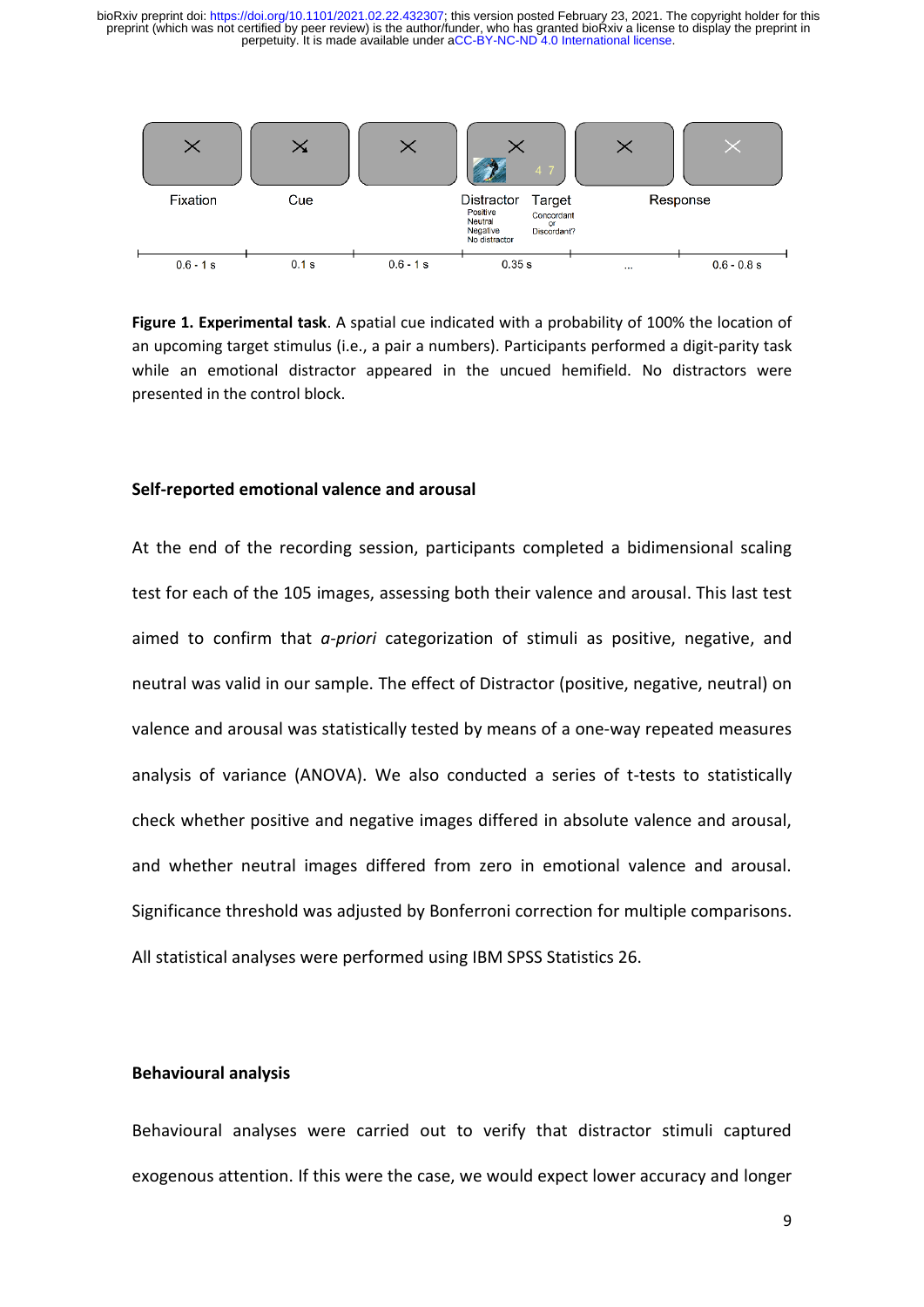response times in the digit-parity task. Trials contaminated with eye movements or blinks were not analysed, as these could have affected the deployment of covert attention to target stimuli. Trials with extreme response times (either  $< Q1 - 2.5$ \*IQR or  $>$  Q3 + 2.5\*IQR; Q: quartile, IQR: interquartile range) were also excluded from the analysis.

Target stimuli presented on the right and left hemifields were analysed separately to account for potential lateralization effects. We statistically tested the effect of Distractor (positive, neutral, negative, and non-distractor) x Hemifield (right and left) by means of a 4 x 2 ANOVA. In the case of non-sphericity, the multivariate approximation (Wilks' lambda) was taken into account. Effect sizes were estimated using the partial eta-square  $(\eta^2$ <sup>p</sup>) method. Post-hoc pairwise t-test analyses were conducted to detect specific differences among conditions, adjusting p-values by means of the Bonferroni correction when multiple comparisons were performed. In this case we used the unbiased Cohen's d (also referred to as Hedge's *g*) to measure the effect size (Cumming, 2013).

# **Recording of the EEG signal**

The EEG signal was acquired using an electrode cap (custom-made by ElectroCap International) with tin electrodes. Fifty-nine electrodes were placed at the scalp surface following the 10-10 international system. All electrodes were referenced to the nose-tip and grounded with an electrode located on the forehead. Additionally, horizontal and vertical electro-oculographic (EOG) activity was recorded to monitor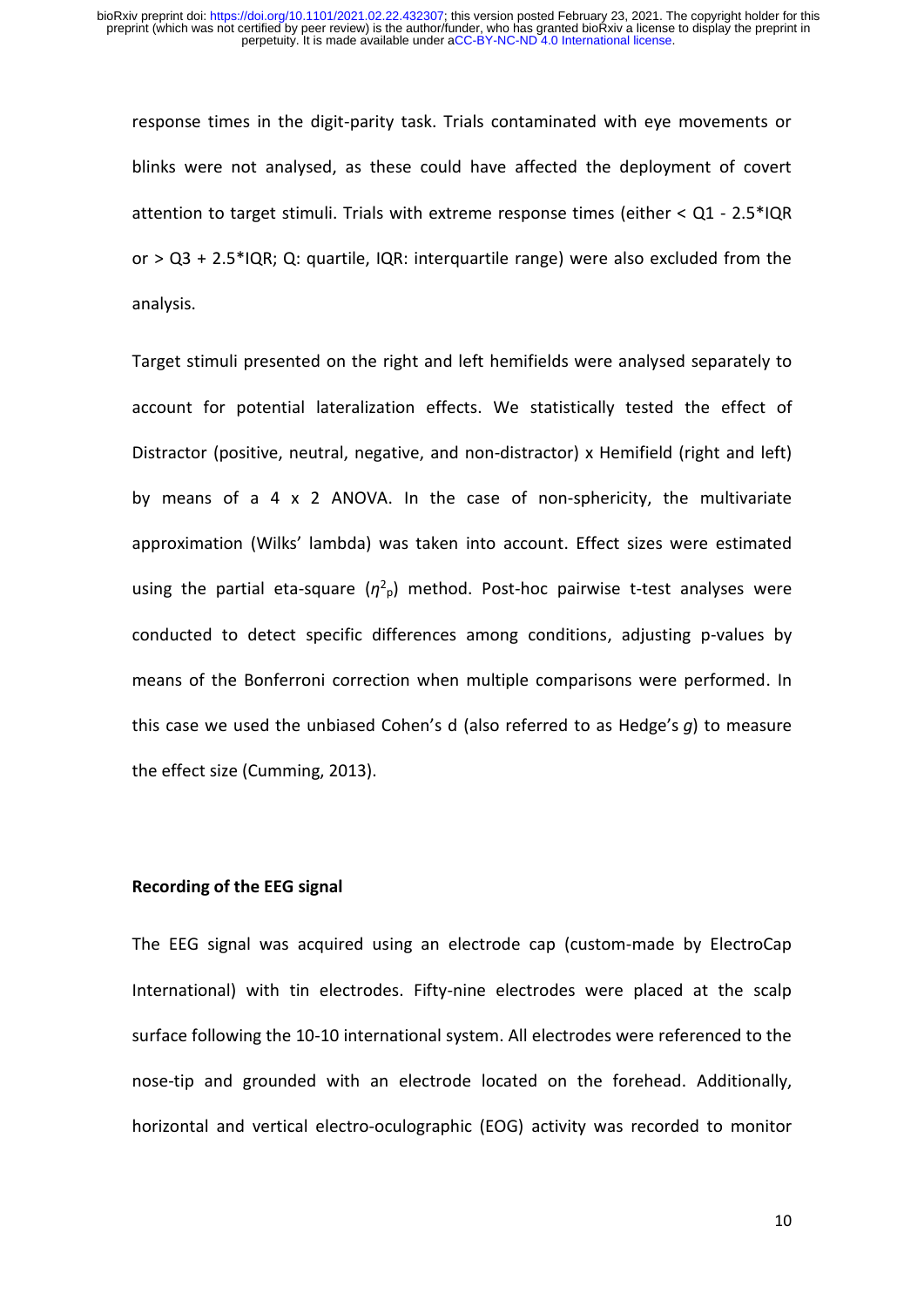blinks and eye movements. Recordings were continuously digitized at a sampling rate of 420 Hz and on-line bandpass filtered between 0.3 and 1.000 Hz.

#### **Analysis of the EEG signal**

EEG data analysis was carried out using the FieldTrip toolbox (version 20180405; Oostenveld et al., 2011) and in-house Matlab code. Overall, we aimed to test whether emotionally salient distractors modulate alpha oscillations, similarly to the modulation of alpha-band power induced by endogenous attention. To this end, we first preprocessed and removed artifacts from the EEG signal. We then performed a timefrequency (TF) analysis to identify frequency bands and electrodes of interest. Once these were established, we computed and statistically compared the temporal-spectral evolution (TSE) curves in response to different distractors and in the absence of distraction. These analysis steps are described in more detail in the following sections.

#### *Pre-processing*

The EEG signal was segmented into 6-s-long trials (3.5 s pre-stimulus) time-locked to both cue and target/distractor onset. Long epochs were used to avoid edge artifacts in subsequent spectral analyses. Each trial was assigned to one of the four experimental conditions: positive, neutral, negative, or no distractor.

We then carried out a three-step artifact rejection procedure. First, trials contaminated with eye movements were eliminated, as these may indicate a failure to maintain covert attention. Second, any remaining artifacts were removed by means of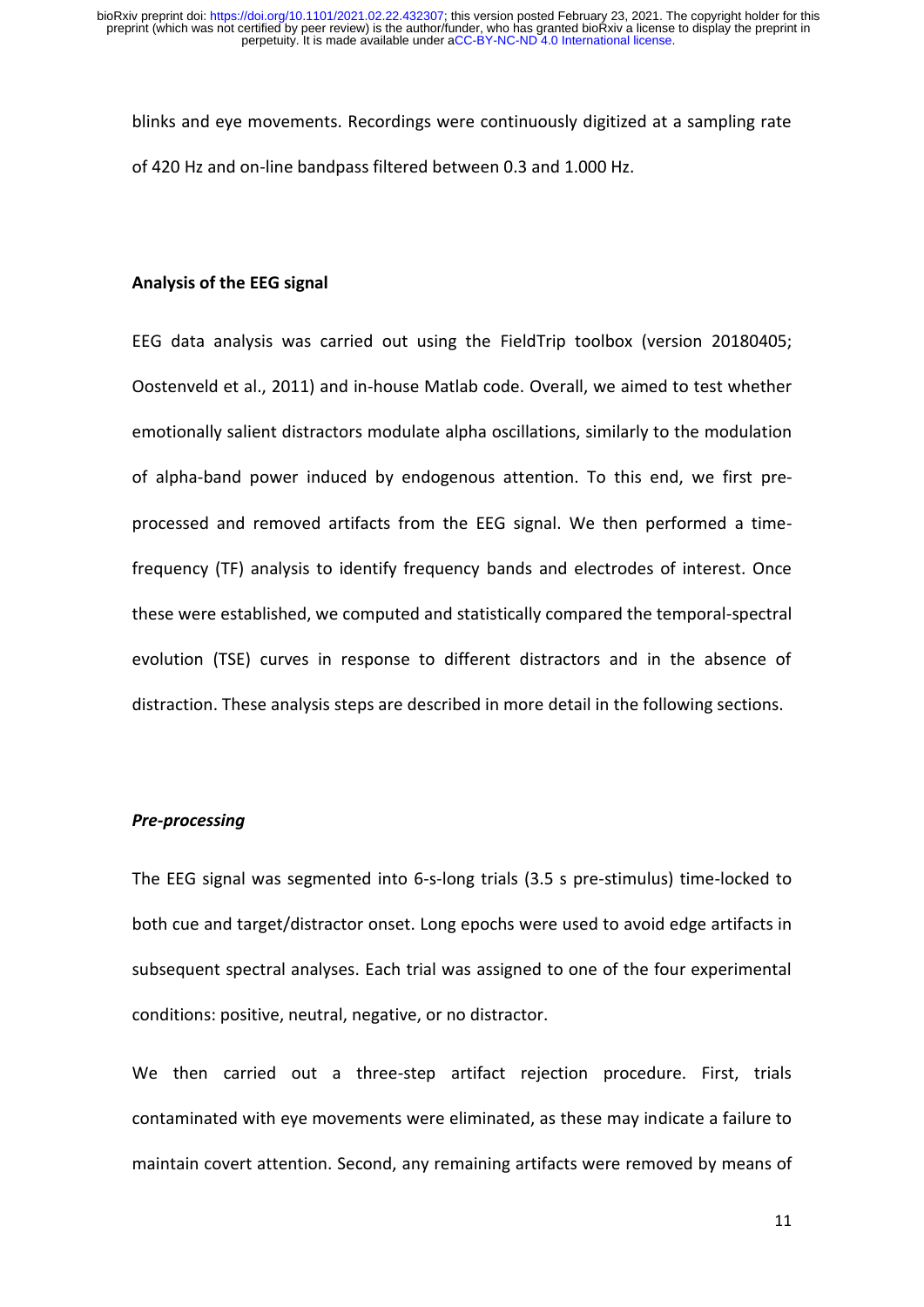independent component analysis (ICA) on a 20-dimensional space obtained by principal component analysis (PCA). Finally, noisy channels were interpolated based on data recorded on adjacent electrodes.

One participant was not included in the EEG data analysis due to an excessive number of ocular artifacts (> 70% of trials contaminated). The average number of artifact-free trials per condition in the remaining sample was  $80.9 \pm 14.3$  and did not significantly differ across conditions ( $F_{3,102}$  = .514, p = .597).

# *Time–frequency (TF) analysis*

TF analysis aimed to identify the frequency range and electrodes with power modulations. Spectral power was computed for each trial using a Hanning-tapered sliding window Fourier transform from 0 to 20 Hz in 0.5-Hz steps and from -0.5 to 1 s in 50-ms steps. The width of the Hanning window was set to 0.8 s to maximize spectral resolution. Power was normalized by computing the relative percentage change from baseline. In order to determine frequency bands and channels of interest, we computed the average oscillatory activity contralateral to both target and distractor presentation for all conditions together.

#### *Temporal–spectral evolution (TSE) curves*

TF analysis revealed power modulations centred around 11 Hz and maximal over O1/O2 electrodes. Based on this, we computed the TSE of alpha-band oscillations time-locked to cue and target/distractor onset for these electrodes. To do so, we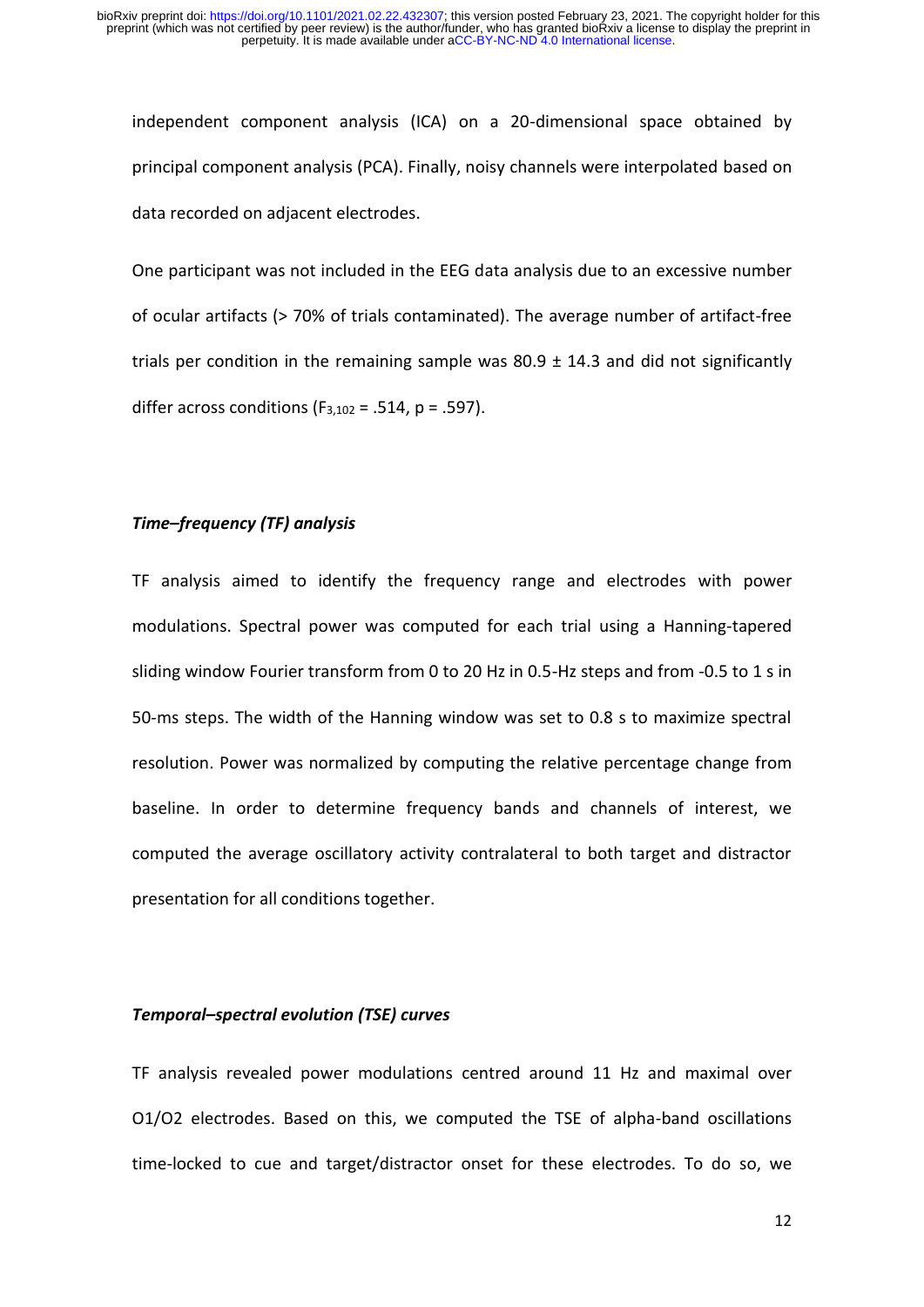bandpass filtered single-trial EEG activity between 9 and 13 Hz and subsequently calculated the absolute value of the Hilbert transform. TSE curves were baseline corrected using a 0.5 s baseline segment.

Contra and ipsilateral TSE curves time-locked to distractor appearance were statistically compared with trials on which no distractor was present. Each distractor condition (positive, negative, neutral) was tested separately by means of a nonparametric, permutation-based approach. In each permutation, trials of the distractor and non-distractor conditions were randomly shuffled and subjected to a paired t-test. This process was repeated 1000 times. To correct for multiple comparisons, the maximum t-value across time was stored in each repetition. The resultant distribution of the t-statistic was used to derive corrected p-values. T-values above the 95<sup>th</sup> percentile were considered to be statistically significant.

#### **Correlation of alpha-band power with behavioural performance**

We then tested whether modulation of alpha-band activity was correlated with behavioural performance. For this purpose, we calculated the variation in accuracy in the presence of distractors compared with the non-distractor condition (i.e., distractor - non-distractor). Thus, an improvement in performance under distraction is indexed by positive values, whereas negative values are taken to indicate a deterioration in performance. We then computed the correlation coefficient between accuracy indices and alpha-band power.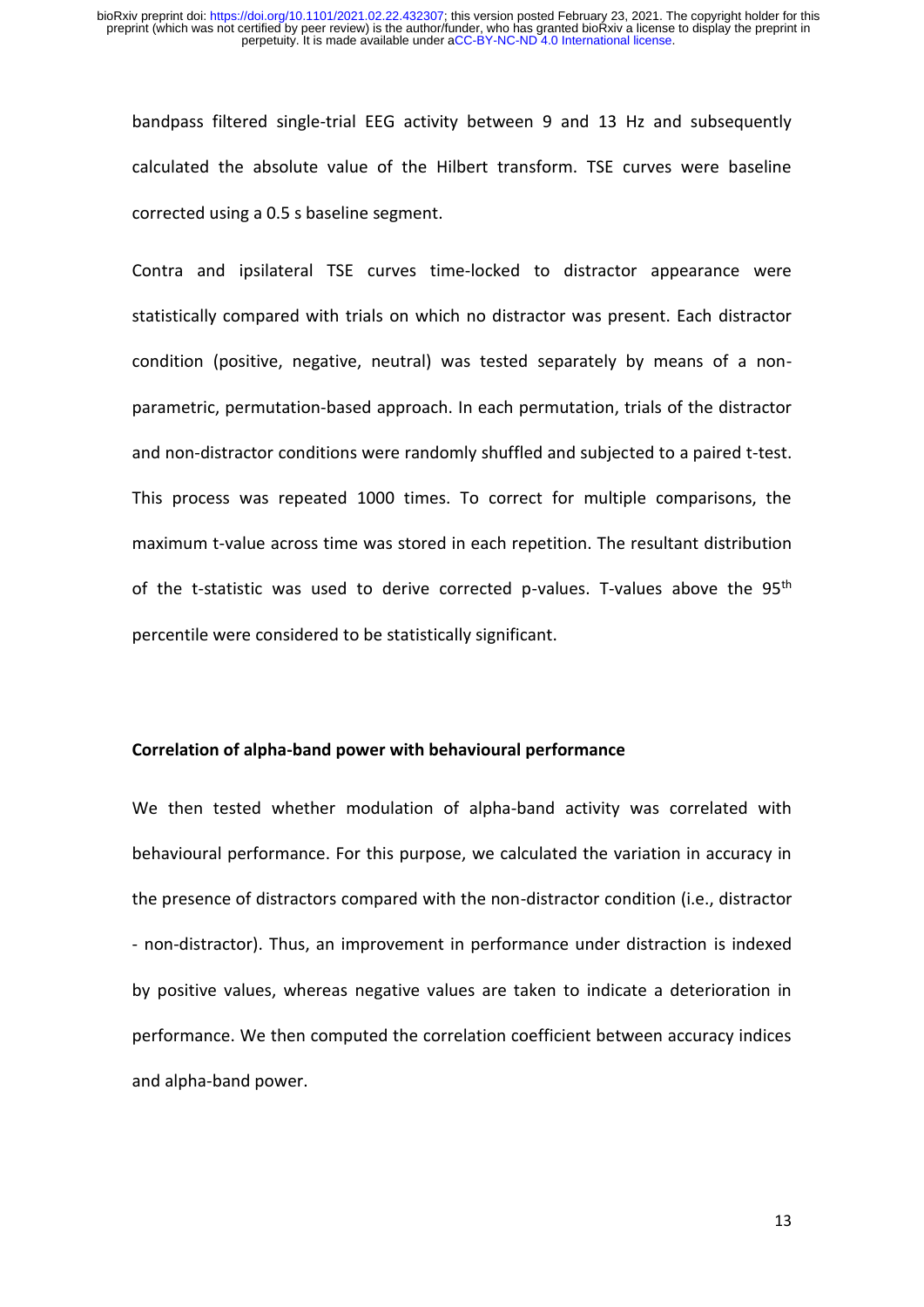#### **Correlation between alpha-band power and self-reported arousal and valence**

Since the largest attentional effects were found for negative distractors, and these tended to be rated as most arousing in the self-report assessment, we conducted an additional analysis to test whether alpha-band suppression might be related to emotional arousal. Correlation analysis was conducted on a single-trial basis. For each participant, we computed the correlation coefficient between alpha-band power and the self-reported arousal of the image presented on each single-trial. Individual correlation values were then subjected to a one-sample t-test compared to zero, to test whether alpha-band modulations and stimulus arousal were either positively or negatively correlated among individuals. Additionally, we carried out the same procedure to assess whether alpha power and emotional valence were correlated at the single-trial level.

# **Results**

#### **Self-reported emotional valence and arousal**

We first checked whether the participants' assessment of distractor stimuli actually matched the *a-priori* categorization of images as either positive, negative, or neutral. Self-reported emotional valence was 1.22 ± .336 for positive, -1.10 ± .364 for negative, and .067  $\pm$  .195 for neutral images. These values correspond to the emotional categories established *a priori* and significantly discriminate between them (F2,34 = 310,  $p < .001$ ,  $\eta^2$ <sub>p</sub> = .948; t<sub>35</sub> > 17.7, p < .001, d<sub>unb</sub> > 2.89). Furthermore, self-reported arousal was 1.02  $\pm$  .557 for positive, 1.20  $\pm$  .318 for negative, and -.039  $\pm$  .154 for neutral images. As expected, the main effect of arousal was also significant ( $F_{2,34}$  = 203, p < .001,  $\eta^2$ <sub>p</sub> = .923), being higher for both positive and negative stimuli compared with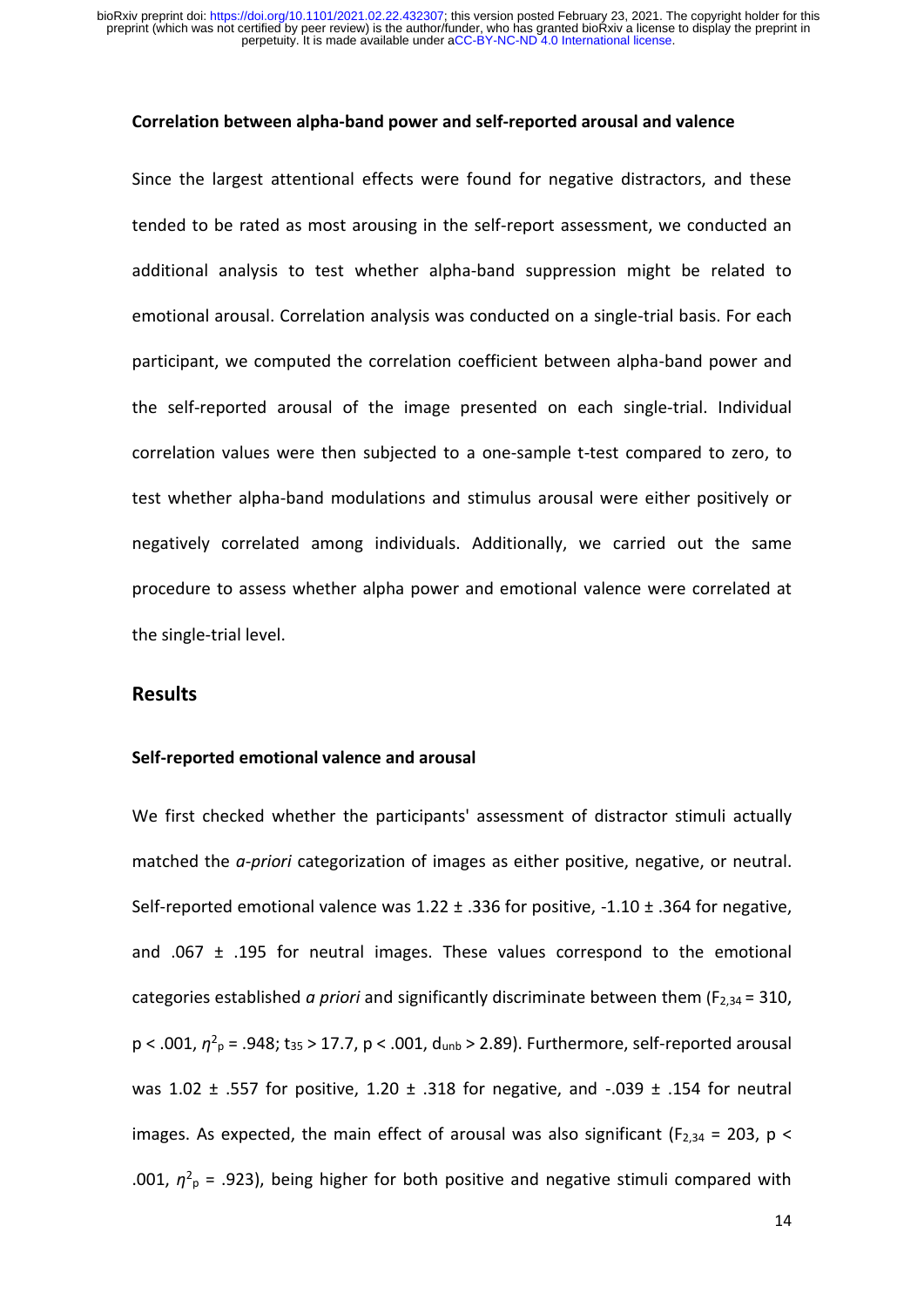neutral ones ( $t_{35}$  > 10.7, p < .001,  $d_{\text{unb}}$  > 1.75). Therefore, we can be confident that the distractors employed in this study were appropriately assigned to the corresponding emotional category.

We then conducted a more fine-grained analysis to test whether positive and negative images differed in absolute valence and arousal, and whether valence and arousal was different from zero for neutral images. Since we conducted 4 comparisons, the Bonferroni corrected significance threshold was set to .012 (.05/4). We verified that positive and negative images did not differ in absolute valence ( $t_{35}$  = 1.66, p = .105,  $d_{\text{unb}}$ ) = .271). Negative images showed a trend to be assessed as more arousing than positive ones ( $t_{35}$  = 2.27, p = .030,  $d_{unb}$  = .370), although this comparison did not reach the corrected threshold for statistical significance. We also verified that arousal did not differ from zero for neutral images ( $t_{35}$  = 1.52, p = .139,  $d_{umb}$  = .247), though emotional valence was indeed significantly higher than zero ( $t_{35}$  = 2.75, p = .009,  $d_{\text{unb}}$  = .448).

#### **Behavioural results**

The ANOVA conducted on the percentage of correct responses in the digit-parity task showed neither a significant main effect of Hemifield ( $F_{1,35}$  = .407, p = .528,  $\eta^2$ <sub>p</sub> = .011) nor a significant interaction between Hemifield and Distractor ( $F_{3,105}$  = .117, p = .937,  $\eta^2$ <sub>p</sub> = .003). In contrast, the main effect of Distractor did result significant (F<sub>3,33</sub> = 3.54, p  $= .025, \eta^2$ <sub>p</sub> = .243). Subsequent comparisons aimed to identify pairwise differences among distractor types. As we performed 6 comparisons, the corrected threshold for significance was .008 (.05/6). Accuracy on the digit-parity task showed a trend to be lower when negative distractors were present compared with both positive  $(t_{35} = 2.35)$ ,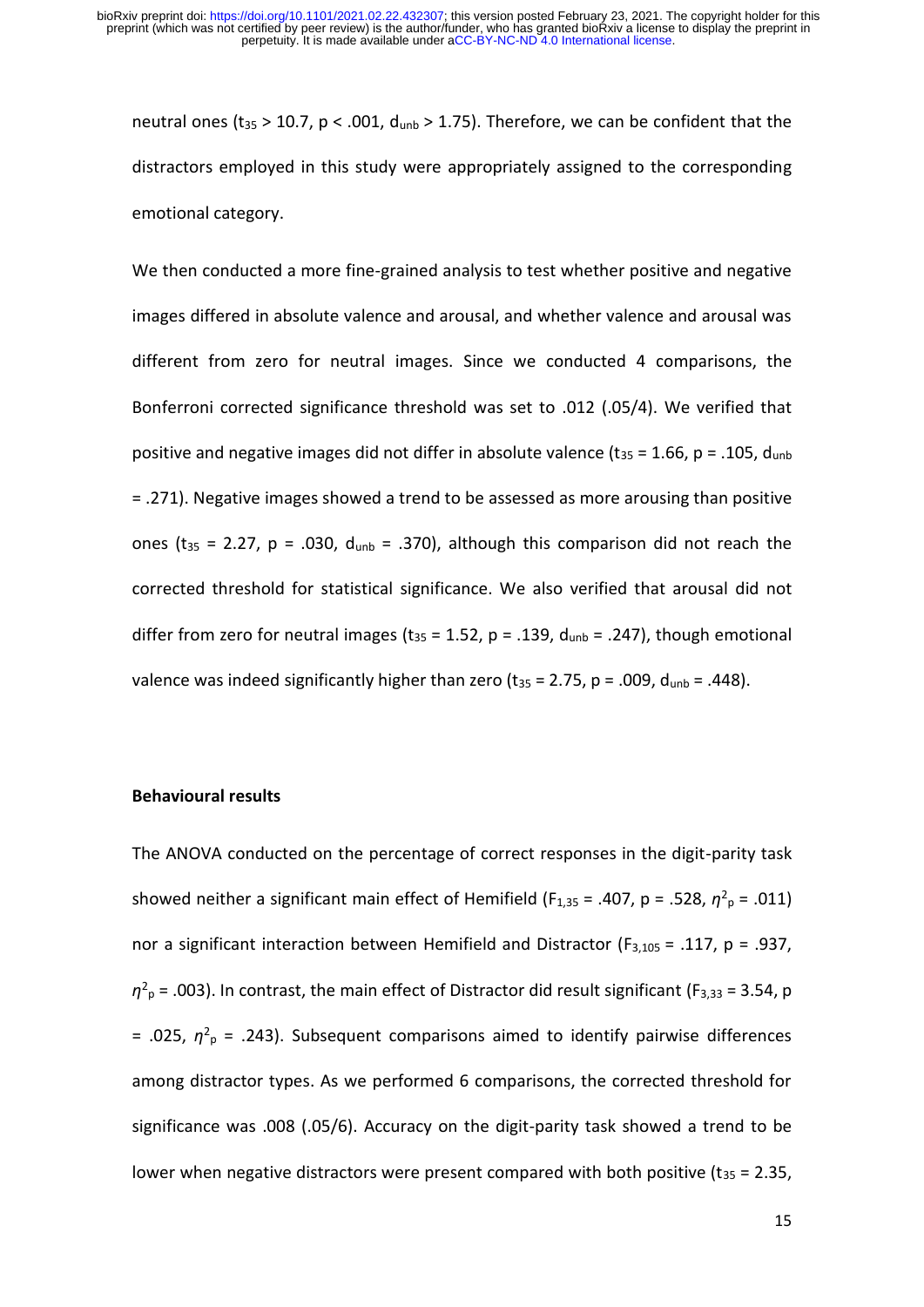$p = .025$ ,  $d_{umb} = .383$ ) and non-distractor ( $t_{35} = 2.24$ ,  $p = .032$ ,  $d_{umb} = .364$ ) conditions. Similarly, percentage of correct responses also tended to be lower under the presence of neutral in comparison with positive images ( $t_{35} = 2.13$ , p = .040,  $d_{\text{unb}} = .347$ ), although none of these comparisons reached statistical significance when correcting for multiple comparisons (Figure 2).

The ANOVA performed on response times revealed no significant effects (all  $p > .246$ ) and small effect sizes ( $\eta^2$ <sub>p</sub> < .116).



**Figure 2. Behavioural results.** Percentage of correct responses in the digit-parity task under the presence of positive, neutral, and negative images, as well as in the absence of distraction. Blue bars indicate distractors presented on the right; red bars indicate left. Error bars represent the standard error of the mean.

# **Time–frequency (TF) results**

As can be seen in Figure 3, TF analysis revealed a modulation of power in the alpha frequency range in response to both cue and target/distractor presentation. As expected, following cue onset, alpha-band power decreased over contralateral posterior sites, reflecting the deployment of endogenous attention to the cued location. Alpha-band activity was also suppressed in response to the simultaneous presentation of target and distractor, though more bilaterally. Alpha power reduction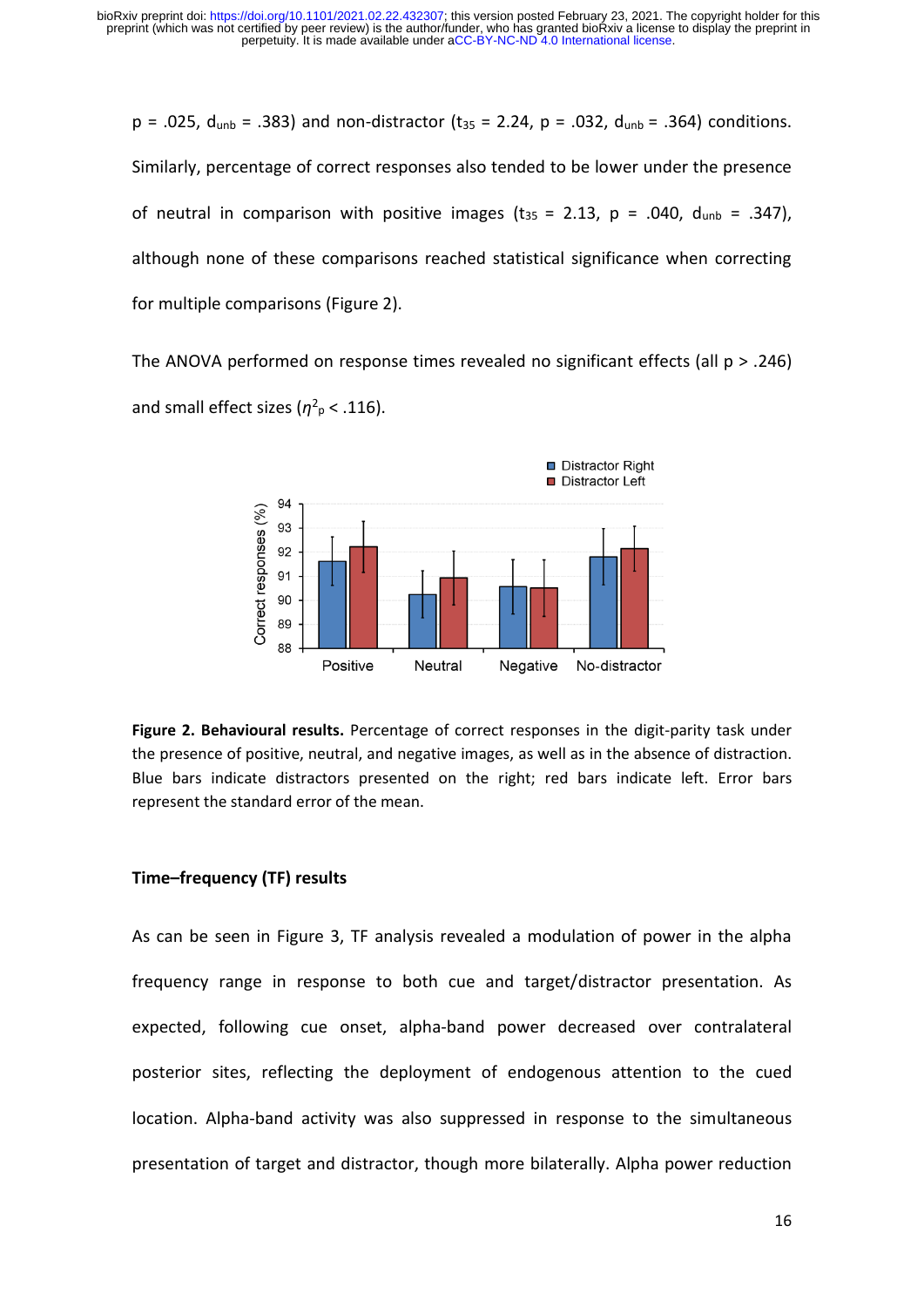occurred mainly within the frequency range of 9 to 13 Hz, peaked between 0.3 and 0.7



s after target/distractor onset, and was maximal over occipital electrodes (i.e., O1/O2).

**Figure 3. TF results**: **alpha-band power suppression time-locked to cue and target/distractor**. In response to the cue, alpha power decreased over contralateral posterior sites, whereas in response to target/distractor, alpha-band exhibited a bilateral power reduction. The topography shows the modulation of alpha activity between 9 and 13 Hz and from 0.3 to 0.7 s after target/distractor onset. Occipital electrodes with maximal power suppression are highlighted in white.

# **Temporal–spectral evolution (TSE) of alpha-band oscillations**

Once we had identified the specific frequency band (9-13 Hz) and electrodes (O1/O2) exhibiting maximal alpha-band modulation, we calculated the TSE of alpha oscillations relative to cue and target/distractor presentation. As expected, the allocation of endogenous attention to the cued location was characterized by a reduction in alphaband amplitude, which was more pronounced contralateral to the focus of attention and peaked at 331 ms (see Figure 4A).

Exogenous attention captured by distractors followed similar temporal dynamics, with a reduction of alpha amplitude reaching a minimum at 329 ms. Statistical analysis revealed significant differences in alpha-TSE depending on whether or not distractors were present. As shown in Figure 4B, distractor effects were mainly evident in the hemisphere contralateral to distractor location. In this hemisphere, alpha amplitude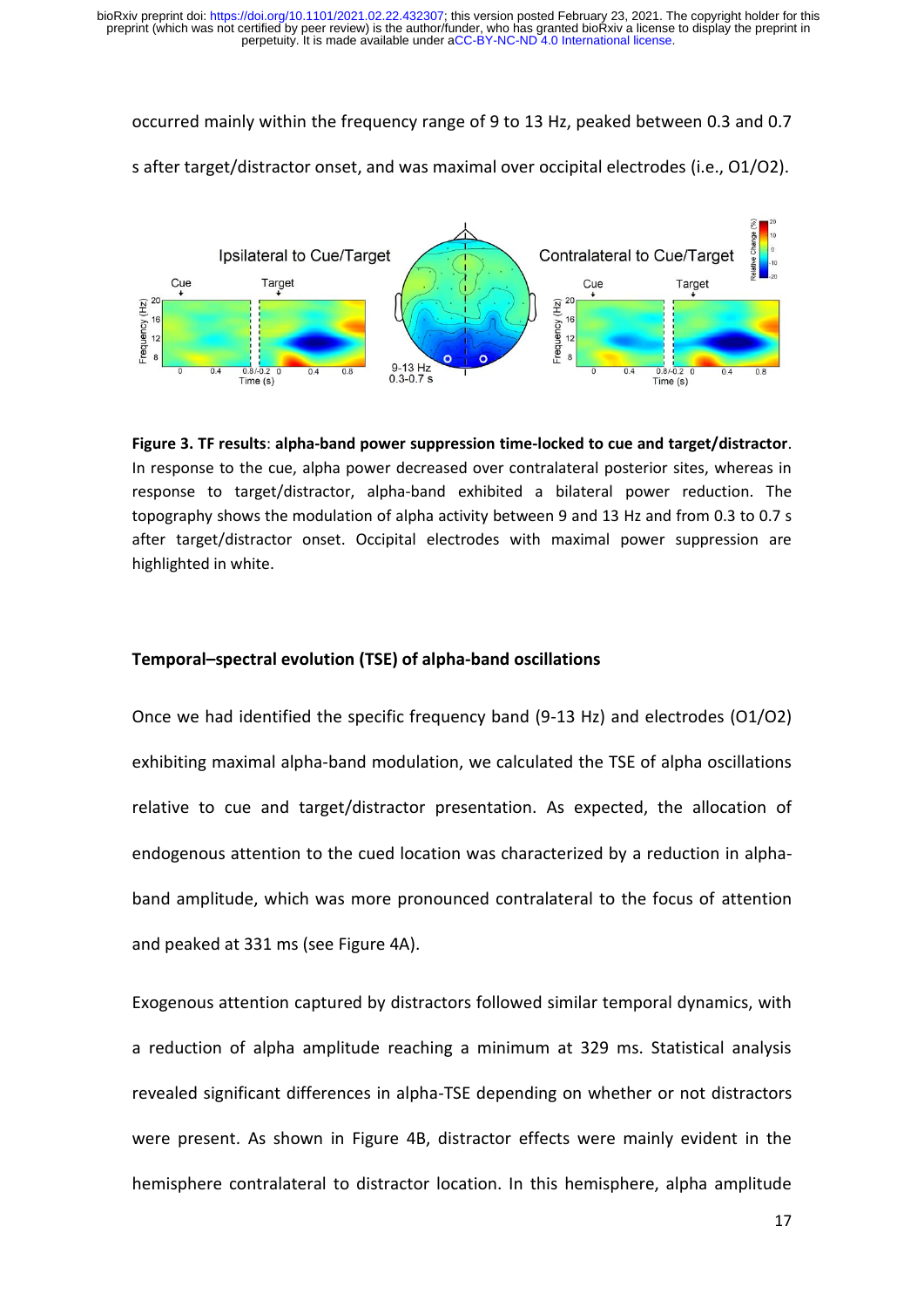exhibited a higher reduction in the presence of negative images in comparison with the control condition between 198 and 817 ms, for neutral images in two intervals, 155-317 ms and 433-748 ms, and for positive images between 605 and 712 ms. In the hemisphere ipsilateral to distractor presentation two marginal time intervals were found to be significant for negative (679-729 ms) and neutral images (220-270 ms) compared with the absence of distraction (all p < .05 corrected).



Figure 4. Alpha-band TSE and correlation with accuracy. A) TSE of alpha-band amplitude timelocked to cue onset. The black line represents alpha-TSE in the hemisphere contralateral to the focus of endogenous attention; the grey line represents the ipsilateral hemisphere. **B)** TSE of alpha-band amplitude time-locked to target/distractor onset. Alpha-TSE contralateral to target and distractor location are shown separately. The figure shows a more pronounced alpha-band desynchronization contralateral to the presentation of distractor images (positive, neutral, and negative) compared with the absence of distraction. Significant differences between distractor and non-distractor conditions are indicated by coloured horizontal lines ( $p < .05$  corrected for multiple comparisons). **C)** Correlation between alpha-band amplitude and accuracy in the digitparity task in the hemisphere contralateral to target and distractor. \*\*p < .01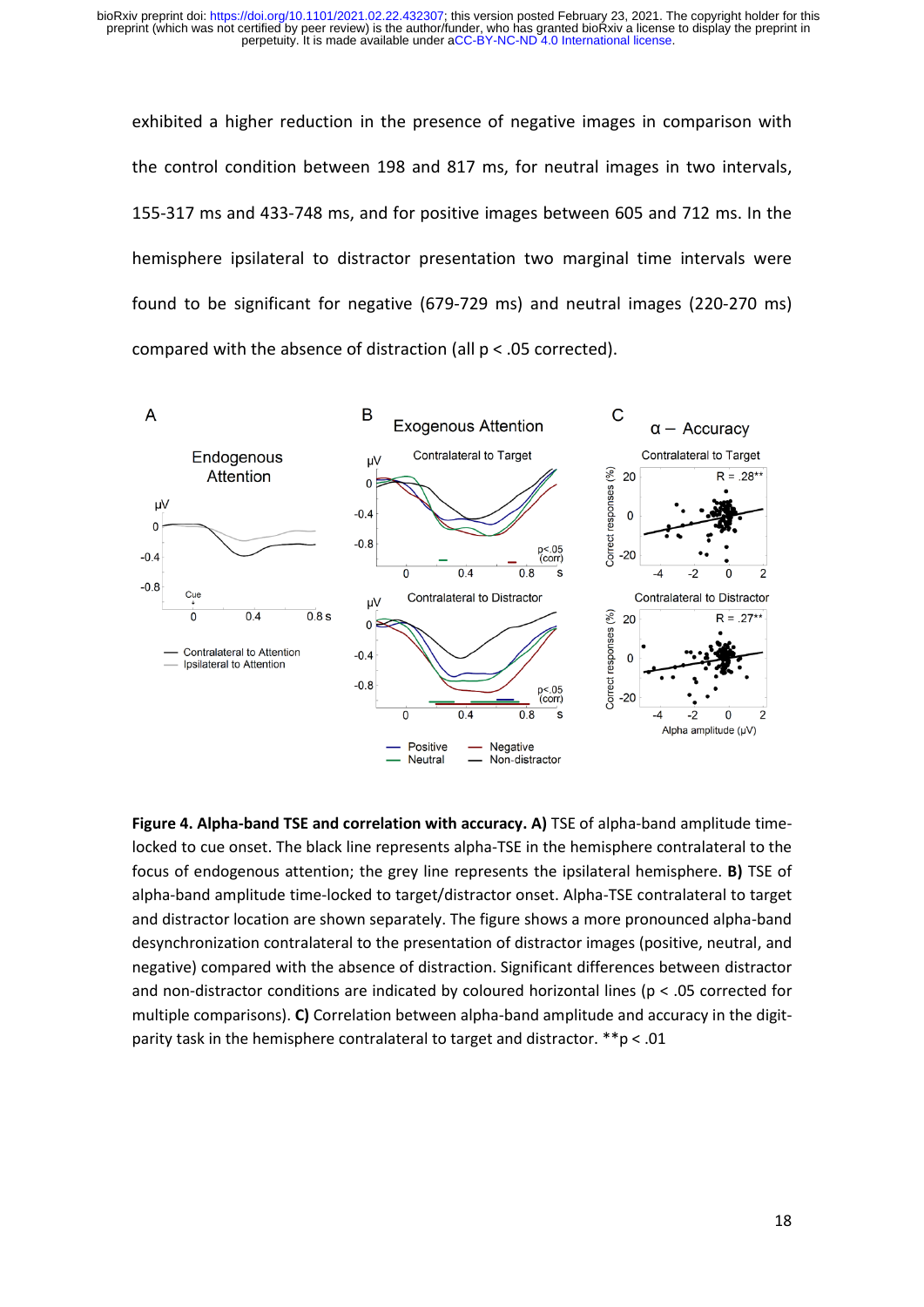#### **Correlation of alpha-band power with behavioural performance**

Correlation analysis was conducted to check for the existence of a relationship between alpha-band power and accuracy in the digit-parity task. In particular, we sought to test if alpha-band modulation was related to the level of attention/distraction devoted to the ongoing task. Analysis was carried out on the time window exhibiting effects in the former TSE analysis (i.e., 0.2 to 0.8 s after target/distractor onset). Our results showed that alpha-band activity is directly correlated with behavioural performance. Thus, the lower the alpha rhythm amplitude, the worse the accuracy (see Figure 4C). Although one would expect this effect to be lateralized, this was not the case, as both alpha-band amplitude in the contralateral (R<sub>103</sub> = .27, p = .006) as well as in the ipsilateral hemisphere (R<sub>103</sub> = .28, p = .004) were significantly correlated with accuracy, indicating that the distraction level indexed by alpha-band amplitude results in impaired behavioural performance.

#### **Correlation between alpha-band power and self-reported arousal and valence**

Finally, we conducted a correlation analysis to rule out the possibility that the observed effects could be explained by the arousal of distracting images and not only by their emotional valence. The results of this analysis allowed us to discard this explanation, since the correlation between arousal and alpha-band activity was not statistically significant for either the contralateral ( $t_{34}$  = .516, p = .609,  $d_{umb}$  = .085) or the ipsilateral (t<sub>34</sub> = 1.46, p = .153,  $d_{umb}$  = .242) hemisphere.

On the contrary, single-trial correlation analysis of self-reported valence and alpha power revealed that lower valence values (i.e., negative distractors) were associated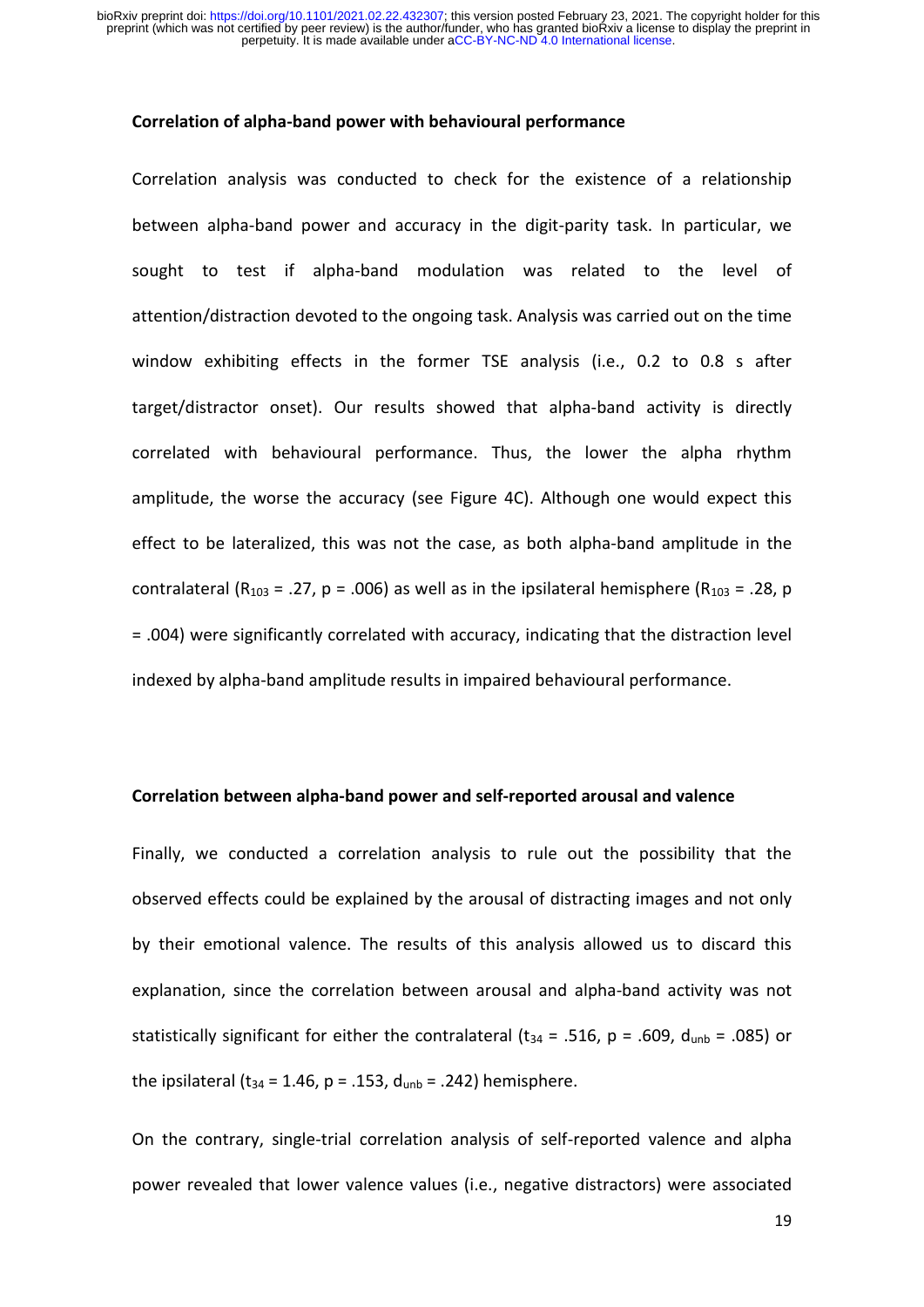with greater alpha-band desynchronization. This effect was statistically significant for the hemisphere contralateral to distractor location ( $t_{34}$  = 2.81, p = .008,  $d_{umb}$  = .464), but not for the ipsilateral (t<sub>34</sub> = 1.72, p = .094,  $d_{\text{unb}}$  = .284), thus suggesting that the more negative the valence, the greater the capture of attention triggered by emotional distractors.

# **Discussion**

In the current study, we investigated the neural oscillatory dynamics underlying the attentional capture by emotional stimuli. To this end, we recorded EEG activity in participants performing a visuospatial cueing task, in which a target stimulus appeared in the cued location while an image with either positive, negative, or neutral emotional content was simultaneously presented in the opposite hemifield. Our results show that distractor stimuli, particularly those charged with negative emotion, induce a contralateral reduction in alpha power that is correlated with impaired behavioural accuracy.

As expected, we observed a contralateral decrease of occipital alpha power following cue onset, thus replicating the common finding that lateralized alpha oscillations index the deployment of visuospatial endogenous attention (Capilla et al., 2014; Gould et al., 2011; Thut et al., 2006; van Diepen et al., 2016). Lateralization of pre-stimulus alpha has also been found to be reinforced by increasing the predictive validity of the cue (Dombrowe & Hilgetag, 2014; Gould et al., 2011; van Ede et al., 2012). Hence, by setting the cue validity to 100%, we sought to maximize the expectation of forthcoming target/distractor stimuli and corresponding neural oscillatory effects.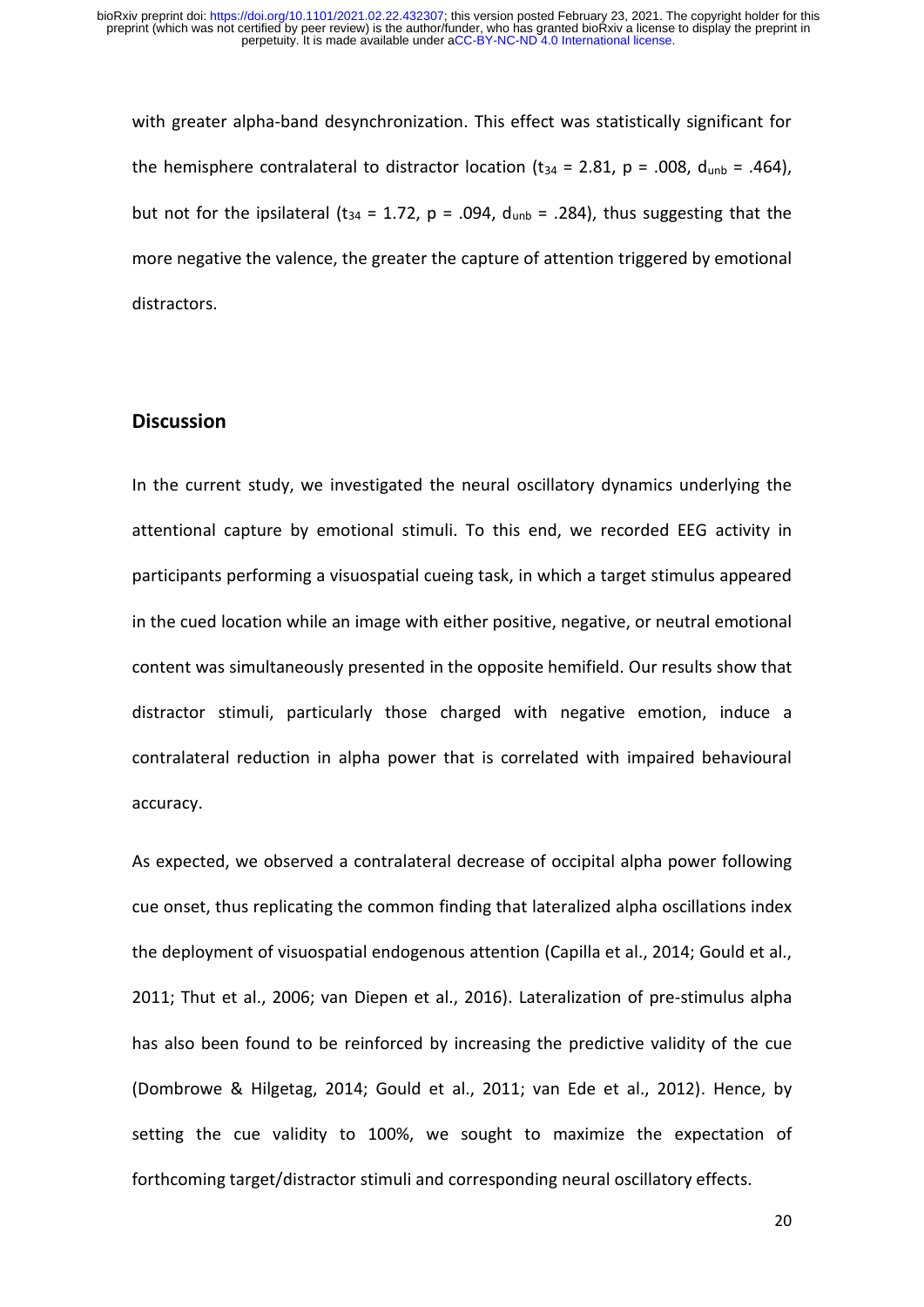In response to the simultaneous presentation of both target and distractor, the pattern of post-stimulus alpha suppression became bilateral over occipital electrodes. Alphaband activity was reduced contralateral to the location of the target, which is commonly reported when visual stimuli are perceived (Babiloni et al., 2006; Bareither et al., 2014; Harris et al., 2020; Vanni et al., 1997) and has recently been attributed to the attentive processing of target information (Bacigalupo & Luck, 2019; van Diepen et al., 2016). In addition, we found an alpha power suppression contralateral to distractor location, an effect that was particularly marked for images with negative emotional content.

Several authors argue that increases in alpha-band amplitude ipsilateral to the attended visual field are indicative of reduced processing of distractors (Foxe & Snyder, 2011; Jensen & Mazaheri, 2010; Klimesch, 2012; Payne et al., 2013; van Diepen et al., 2016; Zumer et al., 2014). Consequently, higher levels of alpha-band power are thought to reflect a state of inhibited neural processing (Foxe & Snyder, 2011; Jensen & Mazaheri, 2010). However, alpha power enhancement also appears in the absence of distractors (Rihs et al., 2007, 2009; van Gerven & Jensen, 2009) and its role in active distractor inhibition has recently been questioned (Fodor et al., 2020; Foster & Awh, 2019; Schroeder et al., 2018). Indeed, Foster and Awh (2019) speculated whether the alpha power increase contralateral to distractors could simply reflect a by-product of the selection of relevant information rather than suppression of distractors. In an attempt to solve this controversy, it has recently been suggested that target selection and distractor suppression may be two independent processes, both of which are characterized by modulations of alpha oscillations in different regions of the cortex (Wöstmann et al., 2019).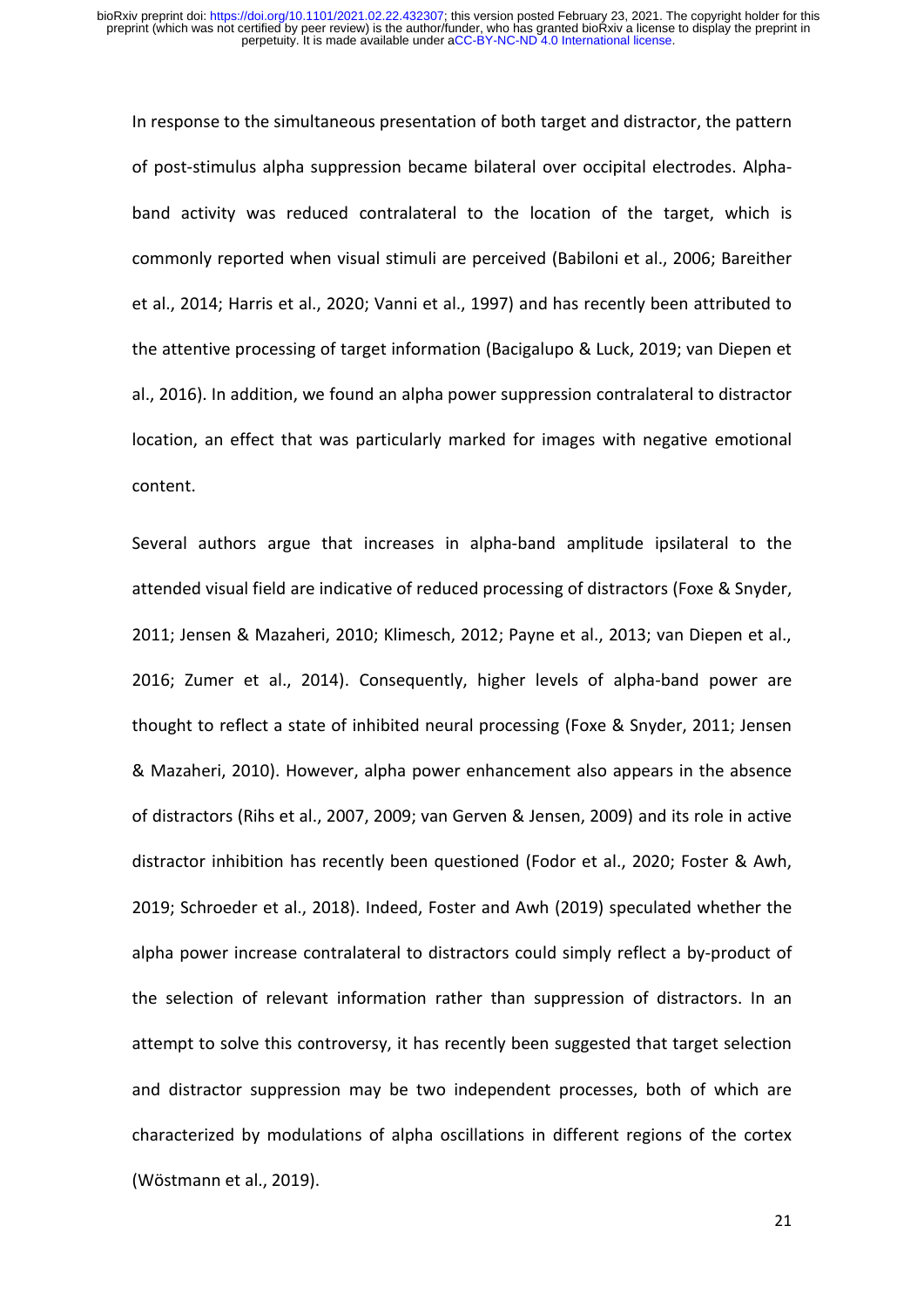In the present study, the lack of alpha power increase in response to distractor stimuli suggests that these are not being suppressed. Instead, we observed a reduction of post-stimulus alpha-band activity contralateral to distractor presentation. This is clearly reminiscent of the endogenous attention mechanism characterized by an alphaband desynchronization contralateral to the attended location (Capilla et al., 2014; Rihs et al., 2009; Siegel et al., 2008; Thut et al., 2006; van Diepen et al., 2016) and suggests that attentional resources were allocated to distractor location. In agreement with our results, recent research has also found that exogenous attention driven by non-predictive auditory cues is indexed by an alpha power reduction contralateral to the cued location (Feng et al., 2017; Störmer et al., 2016; but see Weise et al., 2020). Our findings thus support the notion that the involuntary orientation of attention to distractor stimuli is characterized by a desynchronization of alpha oscillations, which would facilitate distractor processing.

Moreover, alpha-band activity has been proposed to index the strength of competition between target and distractor stimuli for attentional resources (van Diepen et al., 2016). Emotional stimuli are biologically salient by definition and are known to capture exogenous attention to a greater extent than neutral distractors (for a review see Carretié, 2014). Therefore, they can be considered as natural competitors against target stimuli for attentional resources. Surprisingly, however, we found no studies employing emotion-laden stimuli to investigate oscillatory correlates of exogenous attention. It has only recently pointed out that the need for proactive and reactive control of emotional distractors is implemented through the modulation of alpha-band oscillations (Murphy et al., 2020), which might also implicitly reflect the degree of attentional capture.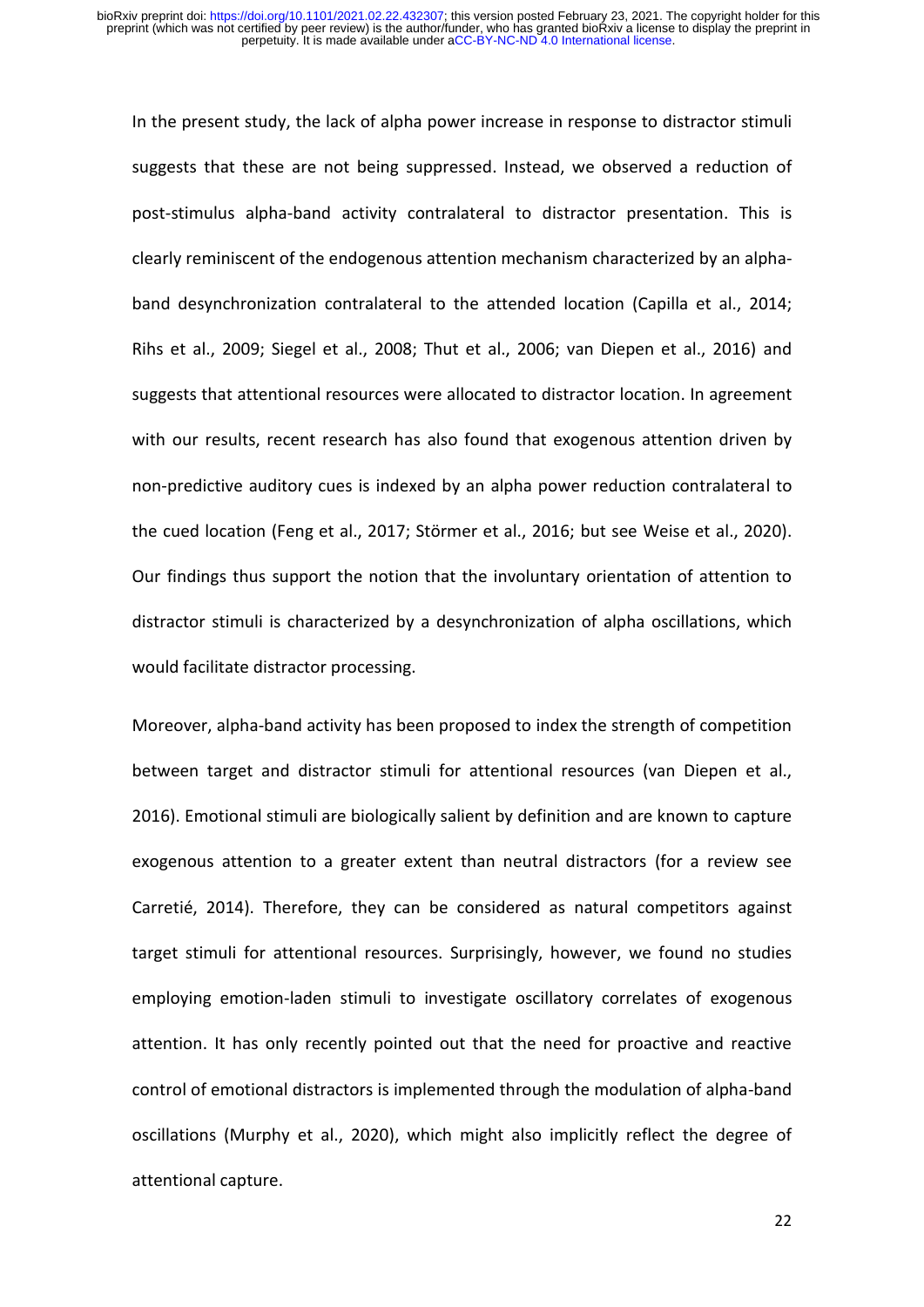Here, we found that alpha desynchronization was maximal when exogenous attention was drawn to negative distractors. This could be taken to reflect a "negativity bias" in attention, in which negative distractors elicit higher indices of attentional capture than positive and neutral stimuli, as previously reported (Horstmann et al., 2006; Huang et al., 2011; Sussman et al., 2013) and supported by several neural indices (for a review see Carretié et al., 2009). Likewise, event-related potential studies have also revealed that exogenous attention is initially grabbed by images with negative and threatening content (Carretié et al., 2004; Soares et al., 2017). The consequences of ignoring negative stimuli that could signal potential dangers are usually more critical for survival than neutral or even appetitive stimuli, so this is clearly advantageous in evolutionary terms.

Noteworthy, post-stimulus alpha amplitude in response to distractors began to differ from distractor-absent trials as early as 155 ms. This early effect in the modulation of alpha-band oscillations has been to some extent observed in response to exogenously attended stimuli (Feng et al., 2017; Keefe & Störmer, 2021; Störmer et al., 2016). It has been pointed out that exogenous attention to distractors is importantly sustained by the magnocellular visual pathway during the initial stages of visual processing (Carretié et al., 2012, 2017). The magnocellular system is a rapid neural route that processes rudimentary information (Derrington & Lennie, 1984) and has been reported to directly access the prefrontal cortex (Bar et al., 2006), the amygdala (Adolphs, 2004), and the insula (Rodman & Consuelos, 1994), all of them pivotal structures responsible for evaluating stimuli and organizing a response. This could account for the fast alphaband mechanism underlying exogenous attention observed in the present study. Interestingly, when distractors are biologically salient, the preference for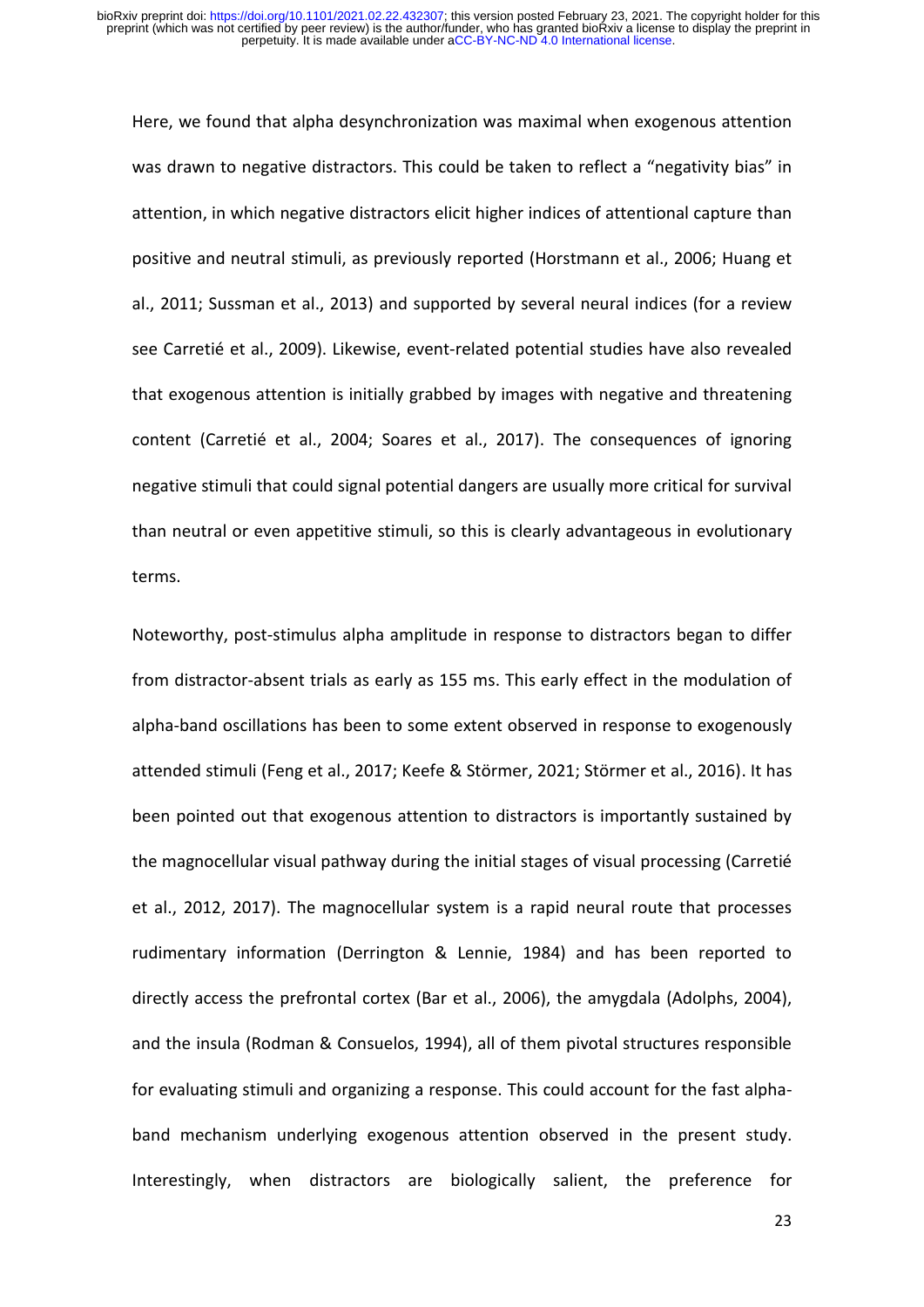magnocellular processing remains at subsequent stages (Carretié et al., 2017). In fact, it has been proposed that magnocellular involvement in emotional stimulus processing might play a key role in the abovementioned negativity bias, since it would facilitate the detection of urgent visual events (Carretié et al., 2007). Therefore, we could speculate that the enhanced alpha desynchronization for negative distractors found here may be underpinned by the magnocellular visual pathway.

It is important to mention that mere exposure to emotion-laden stimuli has also been related to posterior alpha-band desynchronization (Cui et al., 2013; Knyazev et al., 2008; Mennella et al., 2017; Popov et al., 2012, 2013; Simons et al., 2003). In light of our findings, this effect could be explained by an automatic attentional mechanism triggered by emotionally salient stimuli, which would be reflected in the modulation of alpha oscillations. Nevertheless, it could also be argued that alpha-band suppression does not reflect an attentional bias to emotional information but its inherent processing. Additional research is needed in order to further disentangle perceptual from attentional effects.

Emotional arousal has also been demonstrated to critically modulate alpha oscillations (Cui et al., 2013; de Cesarei & Codispoti, 2011; Schubring & Schupp, 2019; Simons et al., 2003). Indeed, differences in attention-related alpha-band power disappear when emotional stimuli are matched in terms of arousal (Simons et al., 2003). With this in mind, we selected positive and negative images to be equated on arousal values, whilst the neutral stimuli were required to have a score close to zero in this dimension. By analysing the assessment of emotional valence and arousal provided by our participants, we verified that the neutral stimuli were judged to be low arousal images.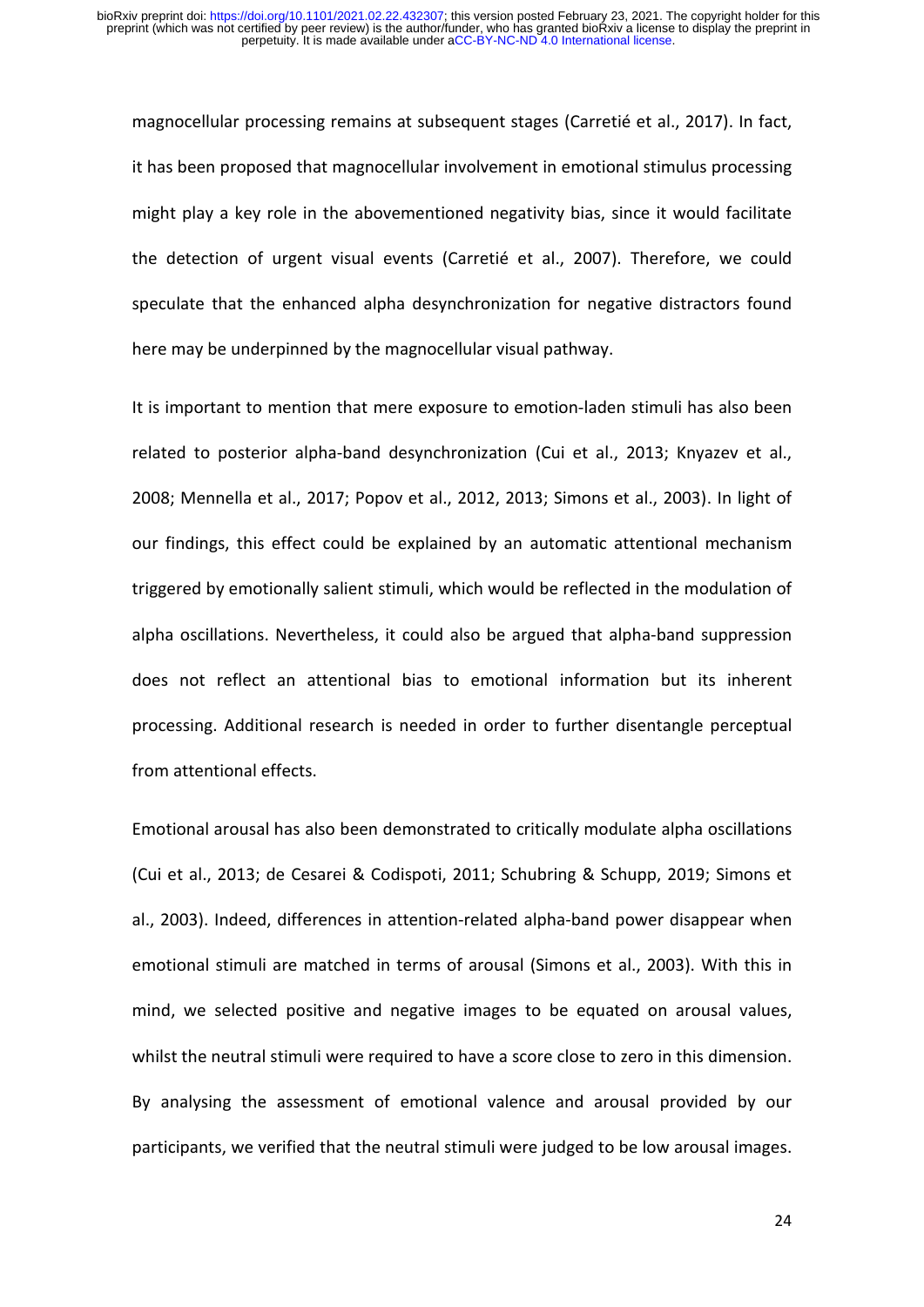Nonetheless, and contrary to our expectations, participants assessed the negative images to be slightly more arousing than the positive ones. Hence, in order to rule out the possibility that the obtained results were rather due to an arousal effect, we analysed the correlation between alpha power and arousal score on a single-trial basis. Critically, we found that alpha-band oscillations were not sensitive to arousal, thus allowing us to discard this alternative explanation. The fact that individual participants rated negative images as more arousing than normative scores has also been observed previously (Weinberg & Hajcak, 2010) and could reflect their individual negativity bias. This explanation is even more plausible given the age range of our sample (19 to 28 years), since younger adults tend to be more vulnerable to distraction by negative stimuli and display a stronger negativity bias (Thomas & Hasher, 2006). Therefore, it should be taken into account that generalization of the present results may be limited due to specific characteristics of our sample.

Contrary to the lack of an arousal effect, we did find a significant correlation between alpha-band amplitude and self-reported ratings of emotional valence at the single-trial level. Thus, the more negative the valence, the lower the alpha-band power. In addition, lower levels of alpha activity were correlated with worse behavioural performance on the ongoing task, which in turn tended to be mostly affected by negative stimuli. Previous research has reported a higher behavioural cost when distractors strongly compete for attentional resources (Fodor et al., 2020; Schroeder et al., 2018; van Diepen et al., 2016). Critically, negative-laden stimuli have been found to impair performance compared with positive (Horstmann et al., 2006; Sussman et al., 2013), as well as with neutral distractors (Horstmann et al., 2006; Huang et al., 2011; Sussman et al., 2013). Taken together, our results support the view that alpha power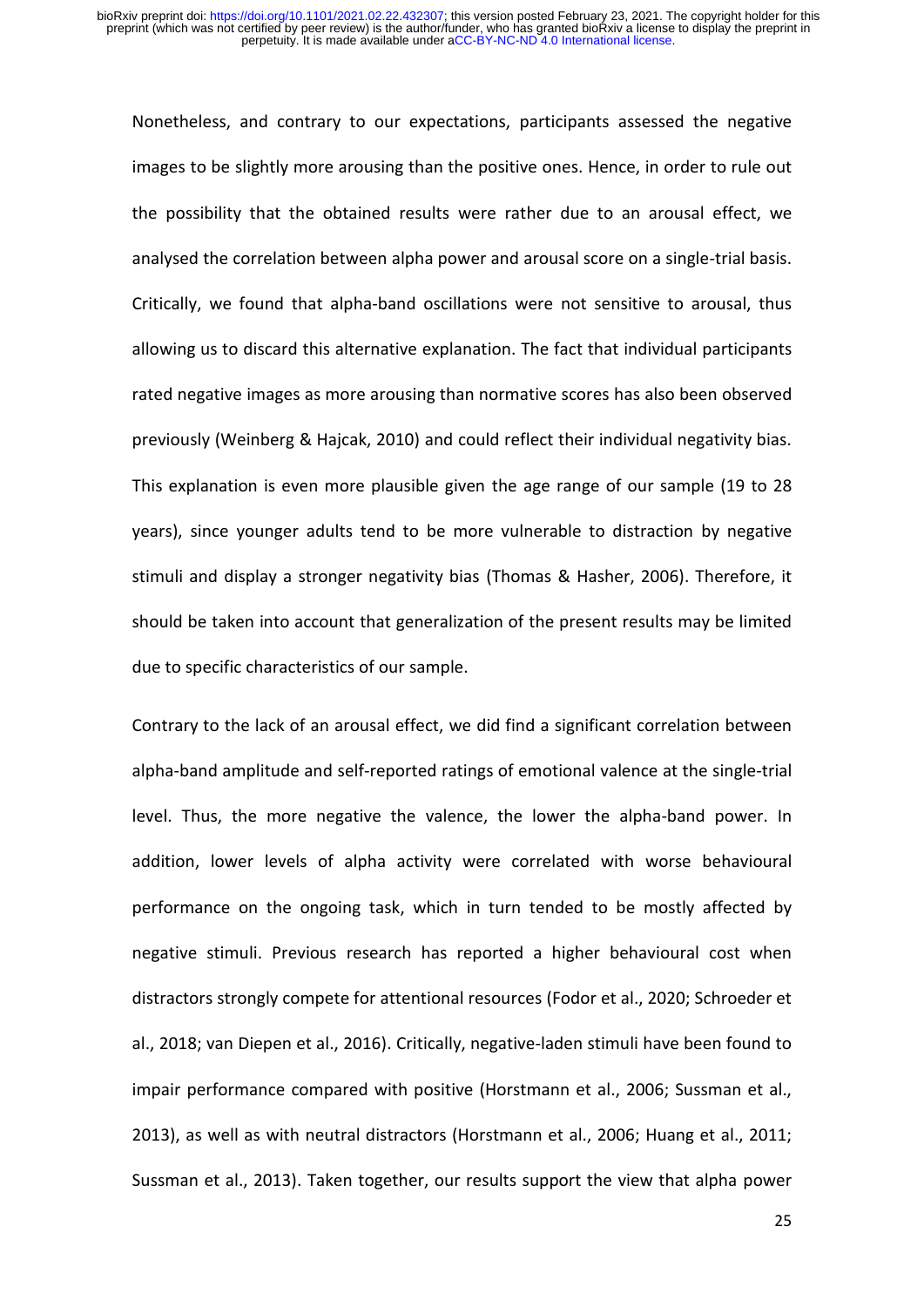suppression indexes the degree of attentional capture and subsequent distraction from the ongoing task, which is particularly pronounced in the case of negative distractors.

Interestingly, trials with positive distractors showed a tendency for improved accuracy. It has been shown that positive emotions can broaden the scopes of both attention and cognition, improving goal-directed actions (Fredrickson & Branigan, 2005), an effect that could be mediated by the capacity of positive affect to broaden the field of view in attentional tasks (Schmitz et al., 2009). Further research is needed to elucidate if emotionally positive images may play a protective role in the competition for attentional resources, thus preserving task performance.

In conclusion, we have demonstrated that exogenous attention to emotion-laden visual stimuli is characterized by a pronounced decrease of alpha-band power contralateral to distraction. This effect evolves rapidly and displays a negativity bias, reflecting that negative stimuli may be automatically prioritized in the competition for attentional resources.

# **Acknowledgments**

This work was supported by FEDER/Ministerio de Ciencia, Innovación y Universidades – Agencia Estatal de Investigación, Spain (grants PGC2018-100682-B-I00 and PGC2018- 093570-B-I00) and by the Comunidad de Madrid and the Universidad Autónoma de Madrid, Spain (grants 2017-T2/SOC-5569 and SI1-PJI-2019-00011).

Declarations of interest: none.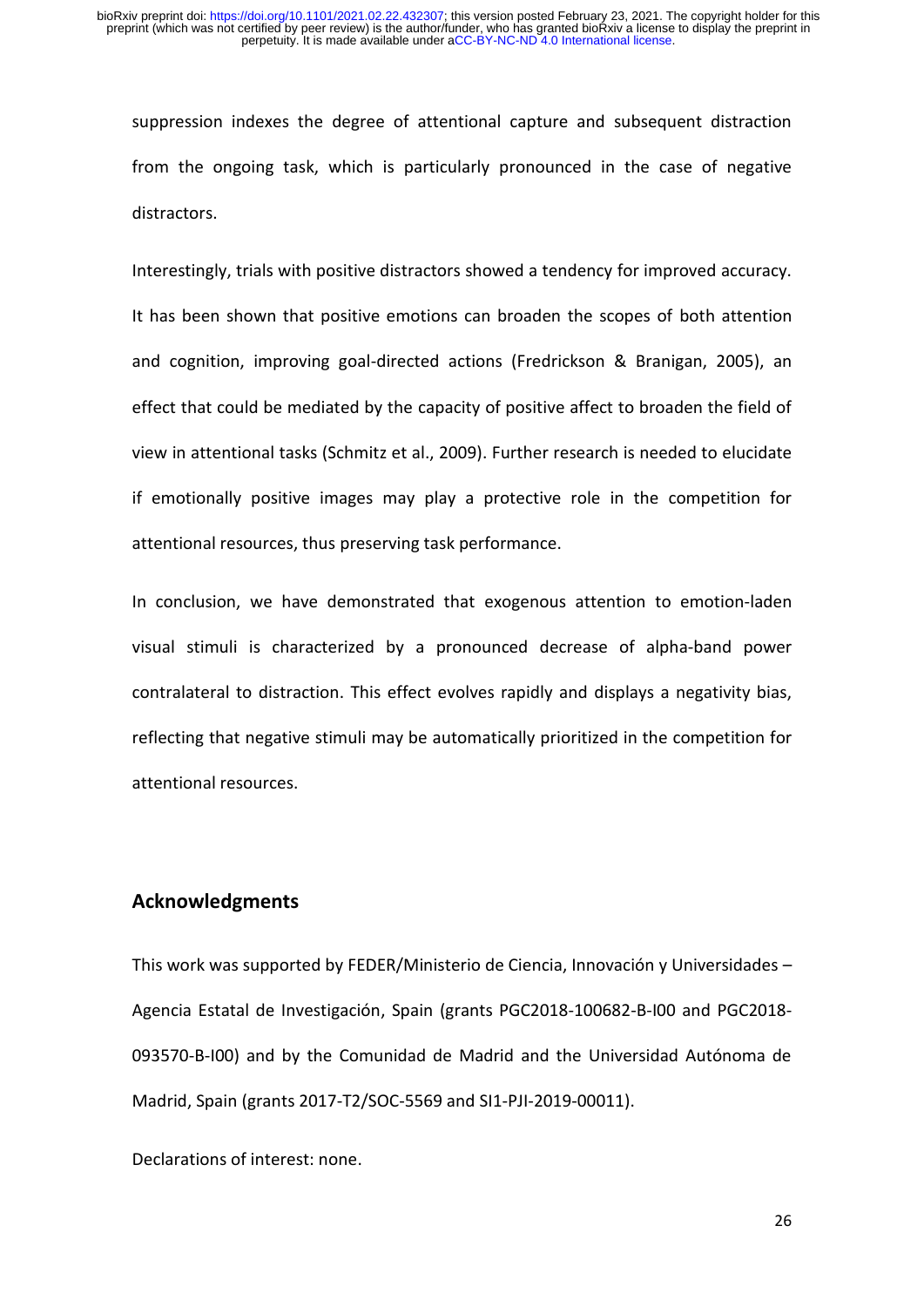# **References**

- Adolphs, R. (2004). Emotional vision. *Nature Neuroscience*, *7*(11), 1167–1168. https://doi.org/10.1038/nn1104-1167
- Babiloni, C., Vecchio, F., Bultrini, A., Romani, G. L., & Rossini, P. M. (2006). Pre- and poststimulus alpha rhythms are related to conscious visual perception: A highresolution EEG study. *Cerebral Cortex*, *16*(12), 1690–1700. https://doi.org/10.1093/cercor/bhj104
- Bacigalupo, F., & Luck, S. J. (2019). Lateralized suppression of alpha-band EEG activity as a mechanism of target processing. *Journal of Neuroscience*, *39*(5), 900–917. https://doi.org/10.1523/JNEUROSCI.0183-18.2018
- Bagherzadeh, Y., Baldauf, D., Pantazis, D., & Desimone, R. (2020). Alpha Synchrony and the Neurofeedback Control of Spatial Attention. *Neuron*, *105*(3), 577-587.e5. https://doi.org/10.1016/j.neuron.2019.11.001
- Bar, M., Kassam, K. S., Ghuman, A. S., Boshyan, J., Schmid, A. M., Schmidt, A. M., Dale, A. M., Hämäläinen, M. S., Marinkovic, K., Schacter, D. L., Rosen, B. R., & Halgren, E. (2006). Top-down facilitation of visual recognition. *Proceedings of the National Academy of Sciences of the United States of America*, *103*(2), 449–454. https://doi.org/10.1073/pnas.0507062103
- Bareither, I., Chaumon, M., Bernasconi, F., Villringer, A., & Busch, N. A. (2014). Invisible visual stimuli elicit increases in alpha-band power. *Journal of Neurophysiology*, *112*(5), 1082–1090. https://doi.org/10.1152/jn.00550.2013
- Brainard, D. H. (1997). The psychophysics toolbox. *Spatial Vision*, 10, 433–436. https://doi.org/10.1163/156856897X00357
- Capilla, A., Schoffelen, J. M., Paterson, G., Thut, G., & Gross, J. (2014). Dissociated αband modulations in the dorsal and ventral visual pathways in visuospatial attention and perception. *Cerebral Cortex*, *24*(2), 550–561. https://doi.org/10.1093/cercor/bhs343
- Carretié, L., Tapia, M., López-Martín, S., & Albert, J. (2019). EmoMadrid: An emotional pictures database for affect research. *Motivation and Emotion*, *43*(6), 929–939. https://doi.org/10.1007/s11031-019-09780-y
- Carretié, L. (2014). Exogenous (automatic) attention to emotional stimuli: a review. *Cognitive, Affective and Behavioral Neuroscience*, 14(4), 1228-1258. https://doi.org/10.3758/s13415-014-0270-2
- Carretié, L., Albert, J., López-Martín, S., & Tapia, M. (2009). Negative brain: An integrative review on the neural processes activated by unpleasant stimuli. *International Journal of Psychophysiology*, 71(1), 57–63. https://doi.org/10.1016/j.ijpsycho.2008.07.006
- Carretié, L., Hinojosa, J. A., López-Martín, S., & Tapia, M. (2007). An electrophysiological study on the interaction between emotional content and spatial frequency of visual stimuli. *Neuropsychologia*, 45(6), 1187–1195. https://doi.org/10.1016/j.neuropsychologia.2006.10.013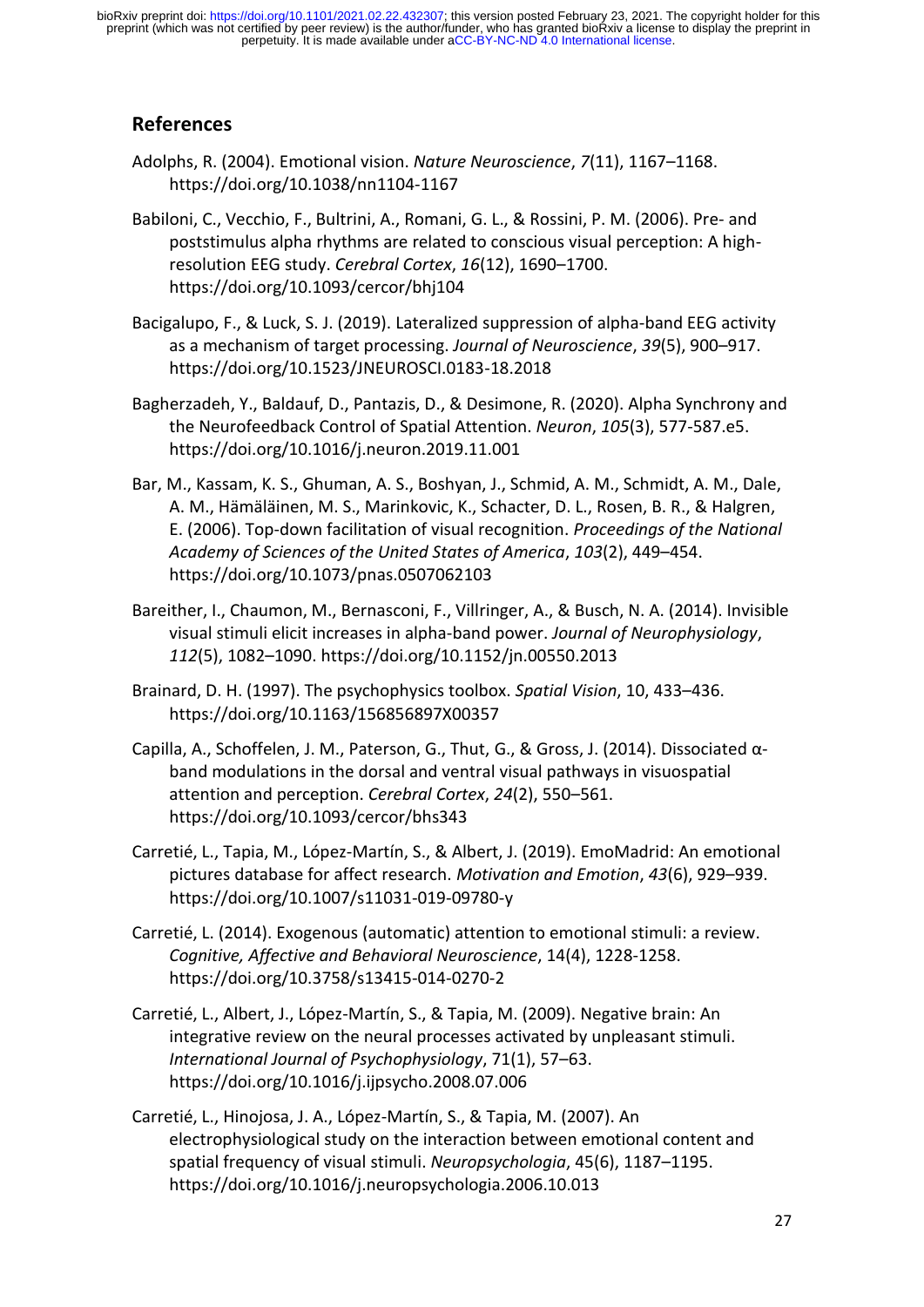- Carretié, L., Hinojosa, J. A., Martín-Loeches, M., Mercado, F., & Tapia, M. (2004). Automatic attention to emotional stimuli: Neural correlates. *Human Brain Mapping*, 22(4), 290–299. https://doi.org/10.1002/hbm.20037
- Carretié, L., Kessel, D., García-Rubio, M. J., Giménez-Fernández, T., Hoyos, S., & Hernández-Lorca, M. (2017). Magnocellular Bias in Exogenous Attention to Biologically Salient Stimuli as Revealed by Manipulating Their Luminosity and Color. *Journal of Cognitive Neuroscience*, 29(10), 1699–1711. https://doi.org/10.1162/jocn\_a\_01148
- Carretié, L., Ríos, M., Periáñez, J. A., Kessel, D., & Álvarez-Linera, J. (2012). The role of low and high spatial frequencies in exogenous attention to biologically salient stimuli. *PLoS ONE*, 7(5). https://doi.org/10.1371/journal.pone.0037082
- Chica, A. B., Lasaponara, S., Chanes, L., Valero-Cabré, A., Doricchi, F., Lupiáñez, J., & Bartolomeo, P. (2011). Spatial attention and conscious perception: The role of endogenous and exogenous orienting. *Attention, Perception, and Psychophysics*, *73*(4), 1065–1081. https://doi.org/10.3758/s13414-010-0082-6
- Corbetta, M., Patel, G., & Shulman, G. L. (2008). The Reorienting System of the Human Brain: From Environment to Theory of Mind. *Neuron*, *58*(3), 306–324. https://doi.org/10.1016/j.neuron.2008.04.017
- Cui, Y., Versace, F., Engelmann, J. M., Minnix, J. A., Robinson, J. D., Lam, C. Y., Karam-Hage, M., Brown, V. L., Wetter, D. W., Dani, J. A., Kosten, T. R., & Cinciripini, P. M. (2013). Alpha oscillations in response to affective and cigarette-related stimuli in smokers. *Nicotine and Tobacco Research*, *15*(5), 917–924. https://doi.org/10.1093/ntr/nts209
- Cumming, G. (2012). *Understanding the new statistics: Effect sizes, confidence intervals, and meta-analysis*. New York, NY: Routledge.
- De Cesarei, A., & Codispoti, M. (2011). Affective modulation of the LPP and α-ERD during picture viewing. *Psychophysiology*, 48(10), 1397–1404. https://doi.org/10.1111/j.1469-8986.2011.01204.x
- Derrington, A. M., & Lennie, P. (1984). Spatial and temporal contrast sensitivities of neurones in lateral geniculate nucleus of macaque. *The Journal of Physiology*, *357*(1), 219–240. https://doi.org/10.1113/jphysiol.1984.sp015498
- Dombrowe, I., & Hilgetag, C. C. (2014). Occipitoparietal alpha-band responses to the graded allocation of top-down spatial attention. *Journal of Neurophysiology*, *112*(6), 1307–1316. https://doi.org/10.1152/jn.00654.2013
- Feng, W., Störmer, V. S., Martinez, A., McDonald, J. J., & Hillyard, S. A. (2017). Involuntary orienting of attention to a sound desynchronizes the occipital alpha rhythm and improves visual perception. *NeuroImage*, *150*, 318–328. https://doi.org/10.1016/j.neuroimage.2017.02.033
- Fodor, Z., Marosi, C., Tombor, L., & Csukly, G. (2020). Salient distractors open the door of perception: alpha desynchronization marks sensory gating in a working memory task. *Scientific Reports*, 10. https://doi.org/10.1038/s41598-020-76190-3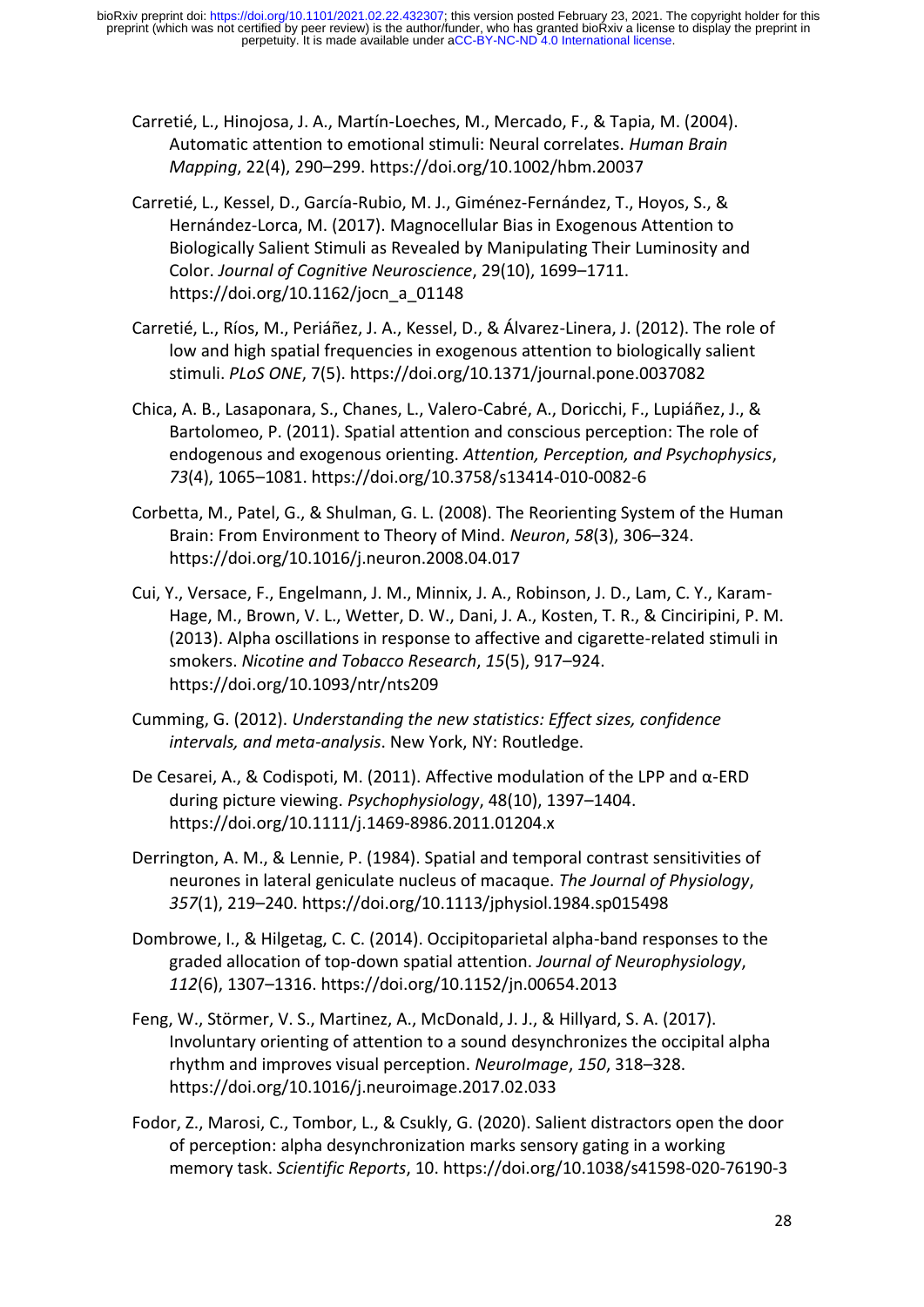- Foster, J. J., & Awh, E. (2019). The role of alpha oscillations in spatial attention: limited evidence for a suppression account. *Current Opinion in Psychology*, *29*, 34–40. https://doi.org/10.1016/j.copsyc.2018.11.001
- Foster, J. J., Sutterer, D. W., Serences, J. T., Vogel, E. K., & Awh, E. (2017). Alpha-Band Oscillations Enable Spatially and Temporally Resolved Tracking of Covert Spatial Attention. *Psychological Science*, *28*(7), 929–941. https://doi.org/10.1177/0956797617699167
- Foxe, J. J., & Snyder, A. C. (2011). The role of alpha-band brain oscillations as a sensory suppression mechanism during selective attention. *Frontiers in Psychology*, 2. https://doi.org/10.3389/fpsyg.2011.00154
- Fredrickson, B. L., & Branigan, C. (2005). Positive emotions broaden the scope of attention and thought‐action repertoires. *Cognition & Emotion*, *19*(3), 313–332. https://doi.org/10.1080/02699930441000238
- Gould, I. C., Rushworth, M. F., & Nobre, A. C. (2011). Indexing the graded allocation of visuospatial attention using anticipatory alpha oscillations. *Journal of Neurophysiology*, *105*(3), 1318–1326. https://doi.org/10.1152/jn.00653.2010
- Händel, B. F., Haarmeier, T., & Jensen, O. (2011). Alpha oscillations correlate with the successful inhibition of unattended stimuli. *Journal of Cognitive Neuroscience*, *23*(9), 2494–2502. https://doi.org/10.1162/jocn.2010.21557
- Harris, A. M., Dux, P. E., & Mattingley, J. B. (2020). Awareness is related to reduced post-stimulus alpha power: a no-report inattentional blindness study. *European Journal of Neuroscience*, 52(11), 4411-4422. https://doi.org/10.1111/ejn.13947
- Horstmann, G., Borgstedt, K., & Heumann, M. (2006). Flanker effects with faces may depend on perceptual as well as emotional differences. *Emotion*, *6*(1), 28–39. https://doi.org/10.1037/1528-3542.6.1.28
- Huang, S. L., Chang, Y. C., & Chen, Y. J. (2011). Task-Irrelevant Angry Faces Capture Attention in Visual Search While Modulated by Resources. *Emotion*, *11*(3), 544– 552. https://doi.org/10.1037/a0022763
- Jensen, O., Gips, B., Bergmann, T. O., & Bonnefond, M. (2014). Temporal coding organized by coupled alpha and gamma oscillations prioritize visual processing. *Trends in Neurosciences*, *37*(7), 357–369. https://doi.org/10.1016/j.tins.2014.04.001
- Jensen, O., & Mazaheri, A. (2010). Shaping functional architecture by oscillatory alpha activity: Gating by inhibition. *Frontiers in Human Neuroscience*, 4. https://doi.org/10.3389/fnhum.2010.00186
- Keefe, J. M., & Störmer, V. S. (2021). Lateralized alpha activity and slow potential shifts over visual cortex track the time course of both endogenous and exogenous orienting of attention. *NeuroImage*, 225. https://doi.org/10.1016/j.neuroimage.2020.117495
- Kelly, S. P., Gomez-Ramirez, M., & Foxe, J. J. (2009). The strength of anticipatory spatial biasing predicts target discrimination at attended locations: A high-density EEG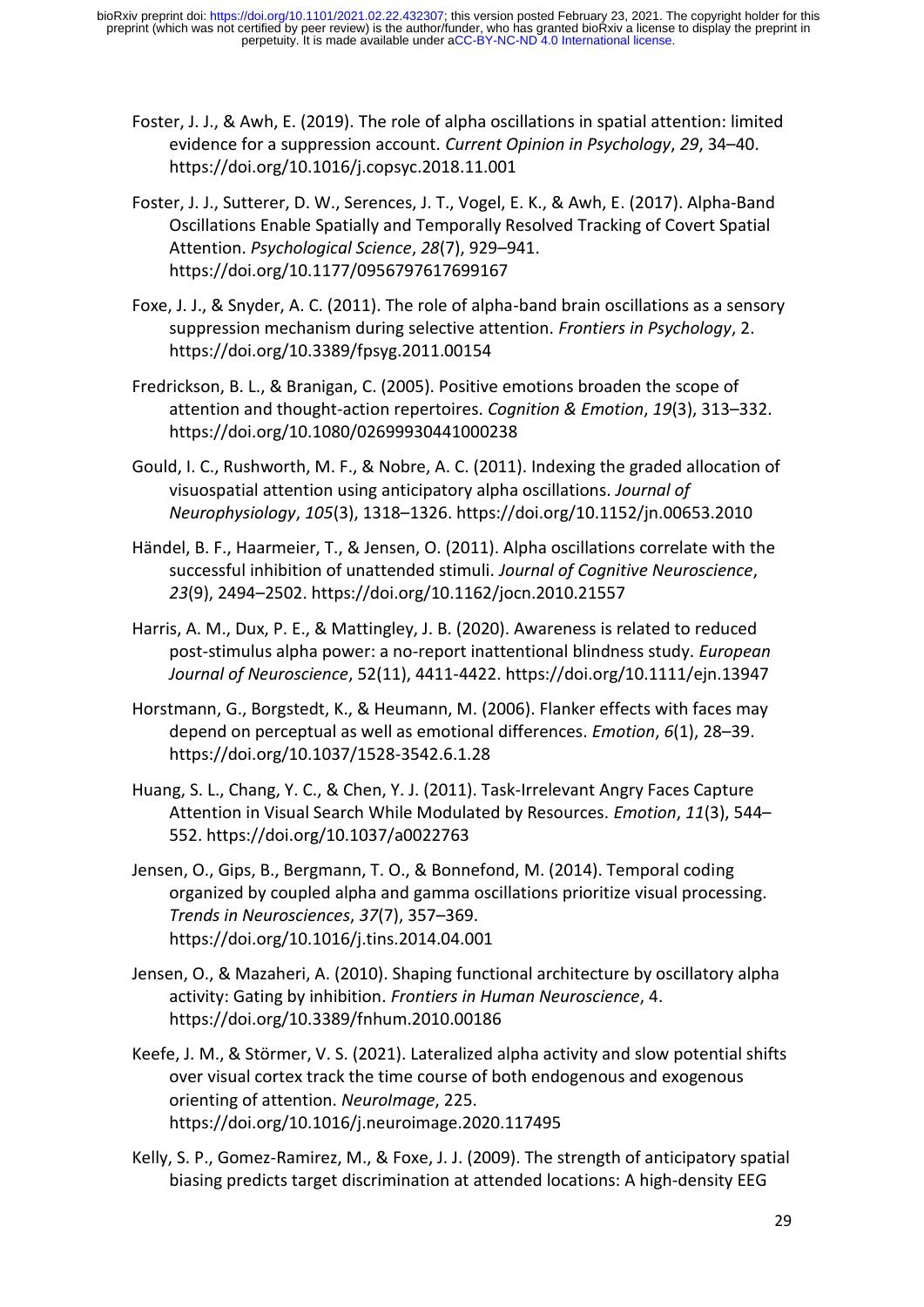study. *European Journal of Neuroscience*, *30*(11), 2224–2234. https://doi.org/10.1111/j.1460-9568.2009.06980.x

- Klimesch, W. (2012). Alpha-band oscillations, attention, and controlled access to stored information. *Trends in Cognitive Sciences*, *16*(12), 606–617. https://doi.org/10.1016/j.tics.2012.10.007
- Knyazev, G. G., Bocharov, A. V., Levin, E. A., Savostyanov, A. N., & Slobodskoj-Plusnin, J. Y. (2008). Anxiety and oscillatory responses to emotional facial expressions. *Brain Research*, *1227*, 174–188. https://doi.org/10.1016/j.brainres.2008.06.108
- Koster, E. H. W., Crombez, G., Van Damme, S., Verschuere, B., & De Houwer, J. (2004). Does imminent threat capture and hold attention? *Emotion*, *4*(3), 312–317. https://doi.org/10.1037/1528-3542.4.3.312
- Lavie, N. (2005). Distracted and confused?: Selective attention under load. *Trends in Cognitive Sciences*, *9*(2), 75–82. https://doi.org/10.1016/j.tics.2004.12.004
- Mennella, R., Sarlo, M., Messerotti Benvenuti, S., Buodo, G., Mento, G., & Palomba, D. (2017). The two faces of avoidance: Time-frequency correlates of motivational disposition in blood phobia. *Psychophysiology*, *54*(11), 1606–1620. https://doi.org/10.1111/psyp.12904
- Murphy, J., Devue, C., Corballis, P. M., & Grimshaw, G. M. (2020). Proactive Control of Emotional Distraction: Evidence From EEG Alpha Suppression. *Frontiers in Human Neuroscience*, 14. https://doi.org/10.3389/fnhum.2020.00318
- Oostenveld, R., Fries, P., Maris, E., & Schoffelen, J. M. (2011). FieldTrip: Open source software for advanced analysis of MEG, EEG, and invasive electrophysiological data. *Computational Intelligence and Neuroscience*, *2011*. https://doi.org/10.1155/2011/156869
- Payne, L., Guillory, S., & Sekuler, R. (2013). Attention-modulated Alpha-band Oscillations Protect against Intrusion of Irrelevant Information. *Journal of Cognitive Neuroscience*, *25*(9), 1463–1476. https://doi.org/10.1162/jocn\_a\_00395
- Popov, T., Miller, G. A., Rockstroh, B., & Weisz, N. (2013). Modulation of α power and functional connectivity during facial affect recognition. *Journal of Neuroscience*, *33*(14), 6018–6026. https://doi.org/10.1523/JNEUROSCI.2763-12.2013
- Popov, T., Steffen, A., Weisz, N., Miller, G. A., & Rockstroh, B. (2012). Cross-frequency dynamics of neuromagnetic oscillatory activity: Two mechanisms of emotion regulation. *Psychophysiology*, *49*(12), 1545–1557. https://doi.org/10.1111/j.1469- 8986.2012.01484.x
- Rihs, T. A., Michel, C. M., & Thut, G. (2007). Mechanisms of selective inhibition in visual spatial attention are indexed by α-band EEG synchronization. *European Journal of Neuroscience*, *25*(2), 603–610. https://doi.org/10.1111/j.1460-9568.2007.05278.x
- Rihs, T. A., Michel, C. M., & Thut, G. (2009). A bias for posterior α-band power suppression versus enhancement during shifting versus maintenance of spatial attention. *NeuroImage*, *44*(1), 190–199. https://doi.org/10.1016/j.neuroimage.2008.08.022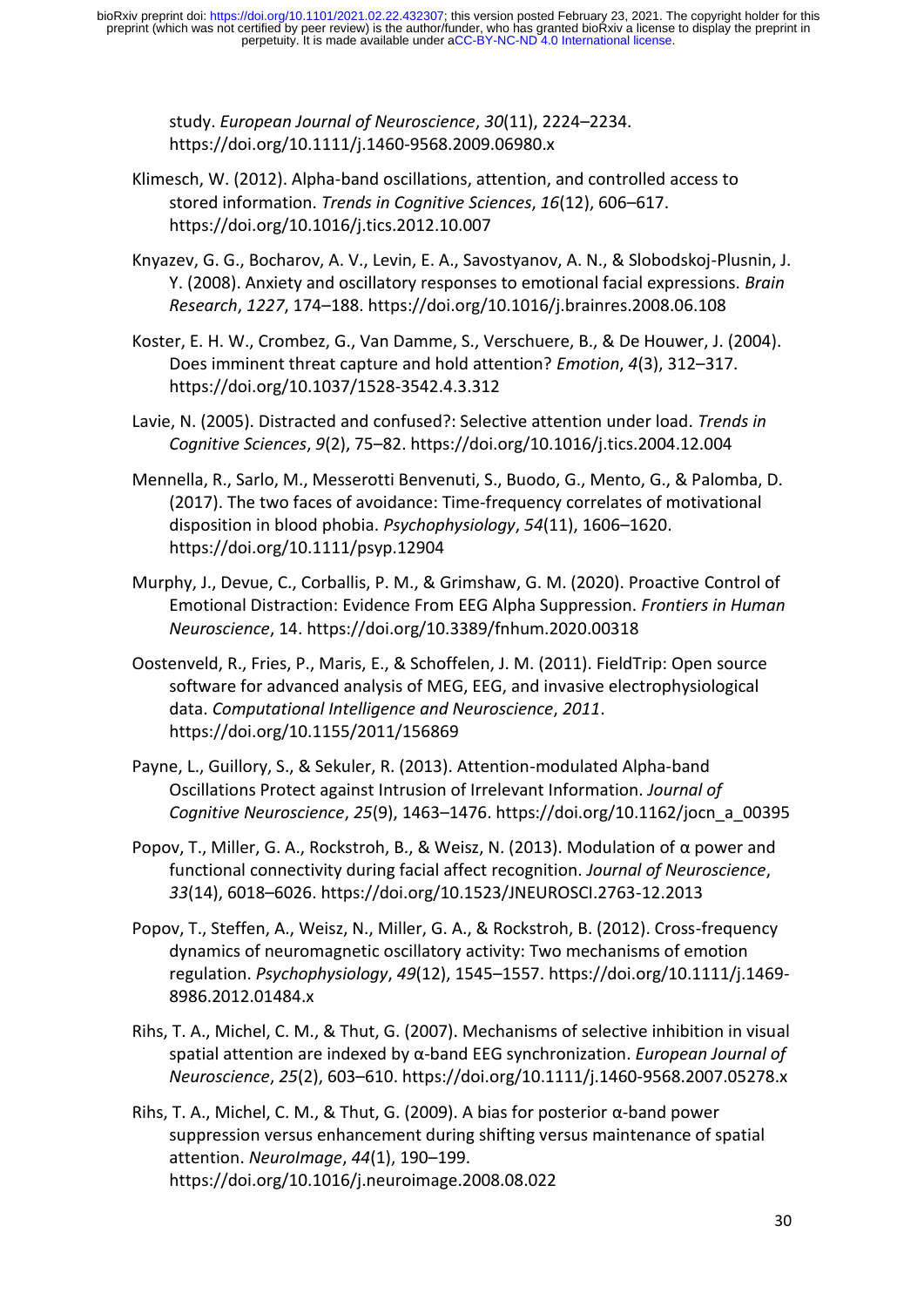- Rodman, H. R., & Consuelos, M. J. (1994). Cortical projections to anterior inferior temporal cortex in infant macaque monkeys. *Visual Neuroscience*, *11*(1), 119–133. https://doi.org/10.1017/S0952523800011160
- Romei, V., Gross, J., & Thut, G. (2010). On the role of prestimulus alpha rhythms over occipito-parietal areas in visual input regulation: Correlation or causation? *Journal of Neuroscience*, *30*(25), 8692–8697. https://doi.org/10.1523/JNEUROSCI.0160- 10.2010
- Samaha, J., Sprague, T. C., & Postle, B. R. (2016). Decoding and Reconstructing the Focus of Spatial Attention from the Topography of Alpha-band Oscillations. *Journal of Cognitive Neuroscience*, *28*(8), 1090–1097. https://doi.org/10.1162/jocn\_a\_00955
- Schmitz, T. W., De Rosa, E., & Anderson, A. K. (2009). Opposing influences of affective state valence on visual cortical encoding. *Journal of Neuroscience*, *29*(22), 7199– 7207. https://doi.org/10.1523/JNEUROSCI.5387-08.2009
- Schroeder, S. C. Y., Ball, F., & Busch, N. A. (2018). The role of alpha oscillations in distractor inhibition during memory retention. *European Journal of Neuroscience*, *48*(7), 2516–2526. https://doi.org/10.1111/ejn.13852
- Schubring, D., & Schupp, H. T. (2019). Affective picture processing: Alpha- and lower beta-band desynchronization reflects emotional arousal. *Psychophysiology*, 56(8). https://doi.org/10.1111/psyp.13386
- Siegel, M., Donner, T. H., Oostenveld, R., Fries, P., & Engel, A. K. (2008). Neuronal Synchronization along the Dorsal Visual Pathway Reflects the Focus of Spatial Attention. *Neuron*, *60*(4), 709–719. https://doi.org/10.1016/j.neuron.2008.09.010
- Simons, R. F., Detenber, B. H., Cuthbert, B. N., Schwartz, D. D., & Reiss, J. E. (2003). Attention to television: Alpha power and its relationship to image motion and emotional content. *Media Psychology*, *5*(3), 283–301. https://doi.org/10.1207/S1532785XMEP0503\_03
- Soares, S. C., Kessel, D., Hernández-Lorca, M., García-Rubio, M. J., Rodrigues, P., Gomes, N., & Carretié, L. (2017). Exogenous attention to fear: Differential behavioral and neural responses to snakes and spiders. *Neuropsychologia*, 99, 139–147. https://doi.org/10.1016/j.neuropsychologia.2017.03.007
- Störmer, V. S., Feng, W., Martinez, A., McDonald, J. J., & Hillyard, S. A. (2016). Salient, Irrelevant Sounds Reflexively Induce Alpha Rhythm Desynchronization in Parallel with Slow Potential Shifts in Visual Cortex. *Journal of Cognitive Neuroscience*, *28*(3), 433–445. https://doi.org/10.1162/jocn\_a\_00915
- Sussman, T. J., Heller, W., Miller, G. A., & Mohanty, A. (2013). Emotional Distractors Can Enhance Attention. *Psychological Science*, *24*(11), 2322–2328. https://doi.org/10.1177/0956797613492774
- Thomas, R. C., & Hasher, L. (2006). The influence of emotional valence on age differences in early processing and memory. *Psychology and Aging*, *21*(4), 821– 825. https://doi.org/10.1037/0882-7974.21.4.821